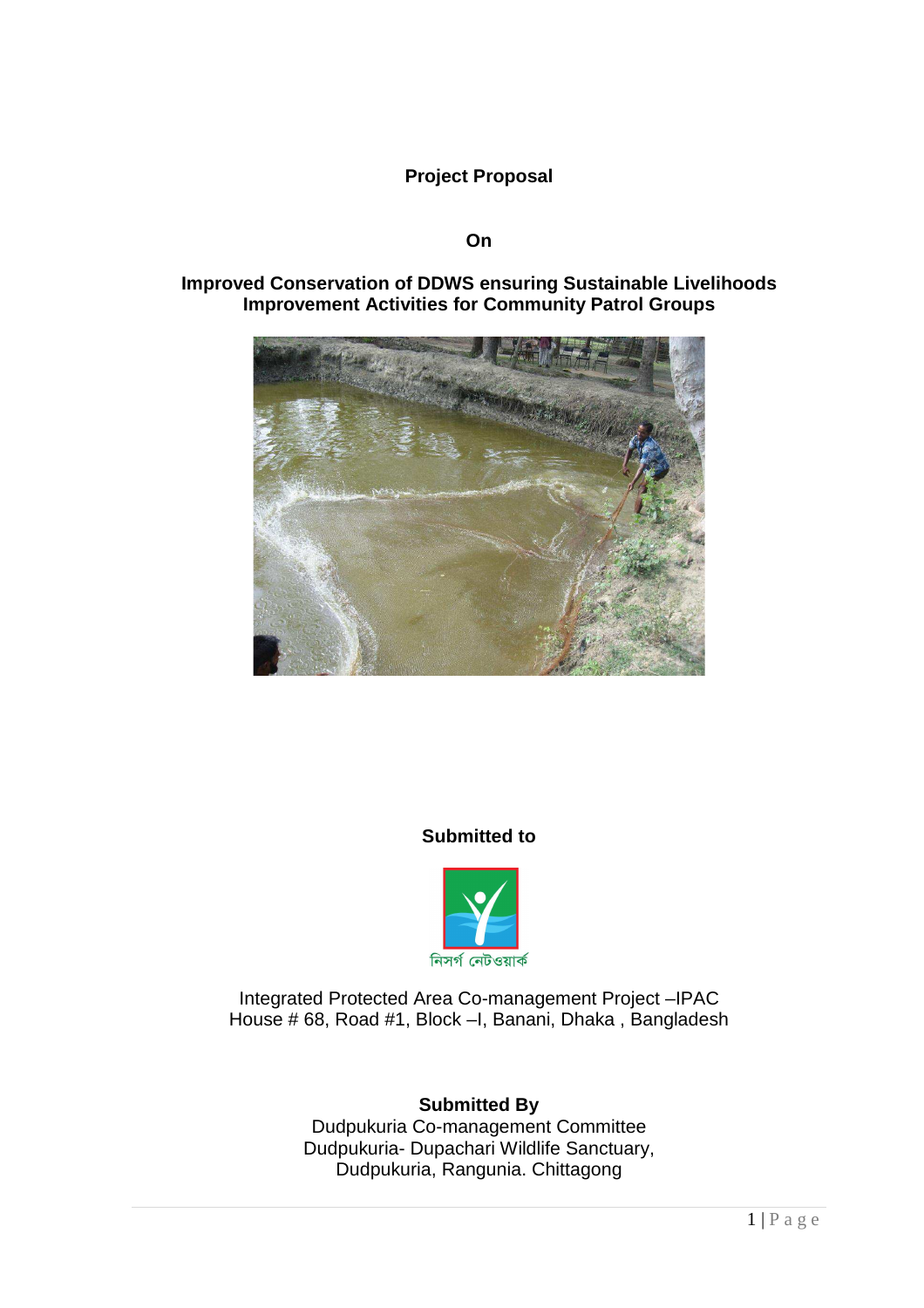### **1. Title: Improved Conservation of DDWS ensuring Sustainable Livelihoods Improvement Activities for Community Patrol Groups**

## **2. Executive Summary**

The livelihoods of many people in Bangladesh and worldwide are closely connected to forests. People rely on forests to fulfill a number of important functions. Forests safeguard environmental services that communities depend on by protecting water sheds, preventing erosion, and assuring a relatively steady source of water flow for agriculture. Forest helps many people to meet their subsistence needs with wild foods, wood to fuel fires, medicinal plants, and materials building infrastructure and business productions. So, forests offer a range of economic benefits and opportunities. Additionally, Forests have cultural and spiritual significance and contribution to people's lives in non-monetary ways. With all these in mind, it is important to tie the climate change with food security to conserve Bangladesh's nature.

Dudpukuria- Dhopachari Wildlife Sanctuary (DDWS) was established in 2010, and the sanctuary comprises with total 4716.57 hectares areas. The sanctuary is situated along with the borderline of Chittagong, Rangamati and Bandarban districts. The Wildlife sanctuary is located in the reserve forests of Khurusia and Dohazari Forest ranges under Chittagong South forest division. The comanagement initiatives including the local stakeholders and Government has been initiated here to conserve the forest and future generation. In this relation, the first CMC under the Dudpukuria-Dopachari Wildlife Sanctuary recently formed. To strengthen the co-management initiatives, Dudpukuria Co-Management Committee is going to submit a project proposal to the Integrated Protected Area Co-Management Project-IPAC, an USAID/Bangladesh's - Environmental Program contributes to sustainable natural resource management and enhanced biodiversity conservation in targeted forest and wetland landscapes with the goal of preserving the natural capital of Bangladesh while promoting equitable economic growth and strengthening environmental governance. IPAC is implemented by the Ministry of Environment and Forests (MoEF), and Ministry of Fisheries and Livestock (MoFL), through a consortium of partners led by International Resources Group (IRG).

IPAC introduced the Collaborative Management or co-management approach that shares management responsibilities, benefits and decision-making powers for the conservation of Protected Areas among key stakeholders. As a tool to achieve the broader objective of Biodiversity conservation, IPAC is continuingly granting Landscape Development Fund to strengthen capacity of CMCs for sustainable natural resources management that includes alternative livelihoods activities for forest and wetland resources dependent communities.

The project tilted **"Improved Conservation of DDWS ensuring Sustainable Livelihoods Improvement Activities for Community Patrol Groups"** is aimed to create alternative income generation opportunities to forest dependent communities. To keep off pressure on protected areas by providing sustainable income generation support to forest dependent communities like community patrolling groups/village conservation forum members who are residing in and around the PA. To raise capacity of co-management committee on project implementation and process of functioning co-management approach. Taking back forest dependent people from forest to non forest related business on different alternative value chain trades.

It is very much cleared that majority household are landless and hardly living with own homestead land. They have no cultivable land for livelihood. Food deficit are very common to CPG/VCF member and lower middle class households. It varies from season to season. It depends on availability and scope of alternative source of income. They take loan from various credits providing NGOs are living with vicious cycle of poverty. They remain under poverty line becomes tense to do forest offense to back their weekly payment to NGO's. There are 60 CPG & VCF members will get support from the proposed project that is living in and around PA and landscape.

The biodiversity of forest of DDWS are disappearing rapidly due to population pressure, proper management, unauthorized utilization etc. Biodiversity influences peoples economic, social and cultural development and hence their quality of life. The CMC has been working for increase productivity, improve resource management and encourage more effective community awareness and involvement. The major goal of the CMC is to prepare local communities to take responsibility for the long-term management of natural resources and to reduce dependency of its uses.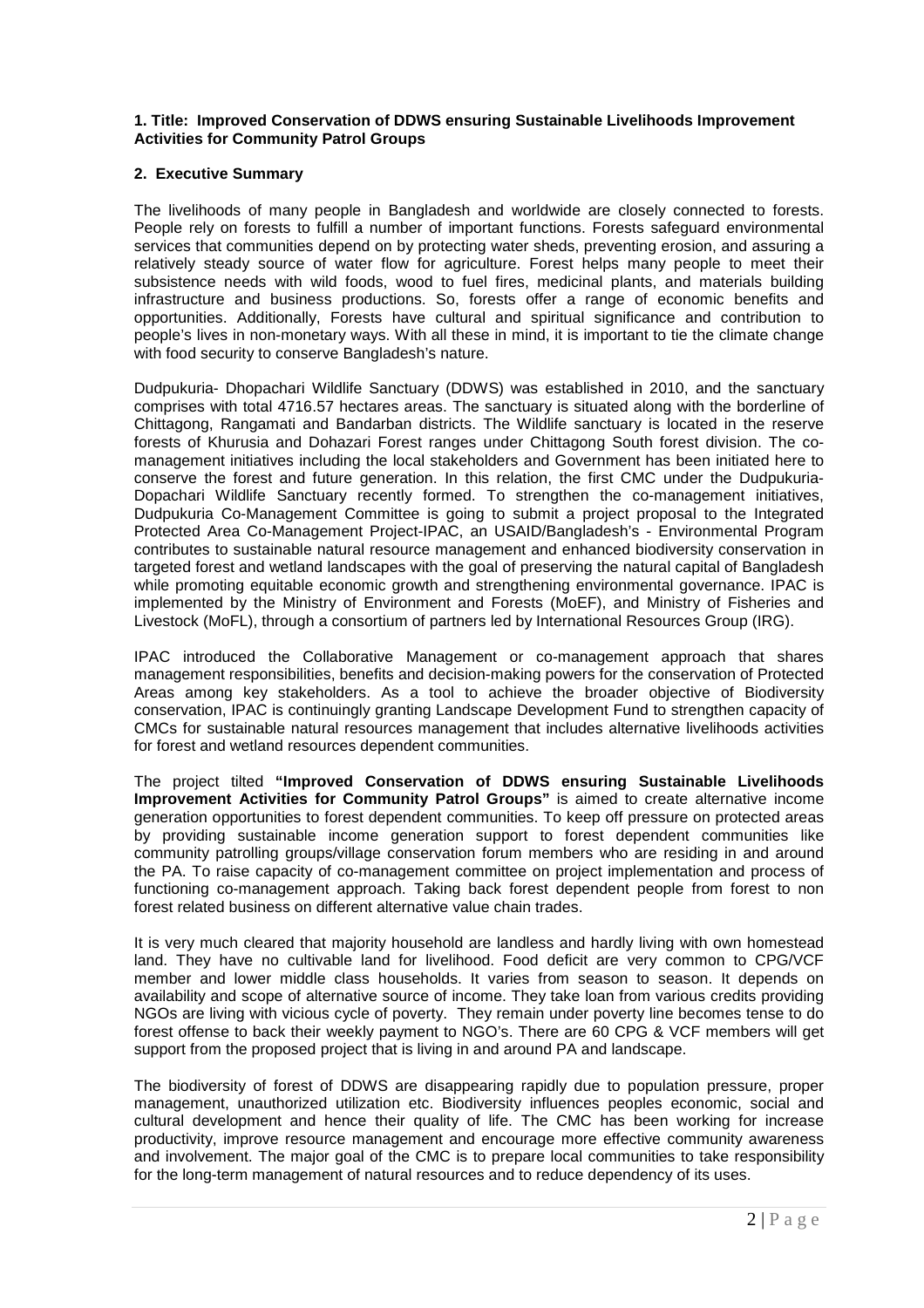## 3. **Logical framework**

**Components** 

| <b>Project summery</b>                                                                                                                                                                                                                                                                                                                                                                                                                                                                                                                                | <b>Measurable</b>                                                                                                                                                                                                                                                                                                                                                                                                        | <b>Means of verification</b>                                                                                                                                                                                                                                                                                                                                                                                                                                                                                                                                                                                                                                                                             | <b>Assumption</b><br>and                                                                                                                                                                                                                                                                                                                                                                                                                                                                                              |
|-------------------------------------------------------------------------------------------------------------------------------------------------------------------------------------------------------------------------------------------------------------------------------------------------------------------------------------------------------------------------------------------------------------------------------------------------------------------------------------------------------------------------------------------------------|--------------------------------------------------------------------------------------------------------------------------------------------------------------------------------------------------------------------------------------------------------------------------------------------------------------------------------------------------------------------------------------------------------------------------|----------------------------------------------------------------------------------------------------------------------------------------------------------------------------------------------------------------------------------------------------------------------------------------------------------------------------------------------------------------------------------------------------------------------------------------------------------------------------------------------------------------------------------------------------------------------------------------------------------------------------------------------------------------------------------------------------------|-----------------------------------------------------------------------------------------------------------------------------------------------------------------------------------------------------------------------------------------------------------------------------------------------------------------------------------------------------------------------------------------------------------------------------------------------------------------------------------------------------------------------|
|                                                                                                                                                                                                                                                                                                                                                                                                                                                                                                                                                       | indicators                                                                                                                                                                                                                                                                                                                                                                                                               |                                                                                                                                                                                                                                                                                                                                                                                                                                                                                                                                                                                                                                                                                                          | risks                                                                                                                                                                                                                                                                                                                                                                                                                                                                                                                 |
| <u>cÖK‡íi j¶ t</u><br>cvnviv'#ji m'm"#'i<br>weKí Av‡qi gva"‡g<br>GjvKvi eb I<br>Rxe‰ewPÎ <sup>"</sup> msi¶Y Kiv                                                                                                                                                                                                                                                                                                                                                                                                                                       | 3wU cyKy‡i grm"Pvl<br>Kiv n‡el<br>DcKvi‡fvMx‡`i<br>emZwfUvq 600wU<br>Avg <sup>a</sup> cvwj,300wU<br>400wU<br>tcqviv,<br>cÖKí<br>evuvk Ges<br>GjvKvq †cu‡c Pviv I<br>tgSgygx mewR Pvl<br>Kiv n‡e                                                                                                                                                                                                                          | cÖKí GivKvq<br>3wU<br>grm"Pv‡li cyKzi _vK‡e <br>DcKvi‡fvMx‡`i emZwfUvq<br>d‡ji MvQ I †gŠgygx mewR<br>_vK‡e <br>DcKvi‡fvMx‡`i<br>weKí<br>Kg©ms <sup>-</sup> 'v‡bi my‡hvM I<br>Avg e, wx cv‡e                                                                                                                                                                                                                                                                                                                                                                                                                                                                                                              | cÖ‡Z"K DcKvi‡fvMx<br>wbR wbR `vwq‡Z <sub>i</sub><br>Zvį`i emZwfUvi dįji<br>Pvivi<br>cwiPP©v,<br>mewR<br>Pv‡li<br>i¶Yv‡e¶Y<br>$\mathbf{I}$<br>hZœ<br>†b‡eb                                                                                                                                                                                                                                                                                                                                                             |
| <u>cÖK‡íi D‡Ïk¨t</u><br>- e‡bi Av‡kcv‡k<br>emevmKvix <sup>-</sup> 'vbxq<br>Rb‡Mvóx‡K eb i¶vq<br>m¤ú" <sup>3</sup> Kiv‡bv <br>- e‡bi Av‡kcv‡k<br>emevmKvix <sup>-</sup> 'vbxq<br>Rb‡Mvóxi e‡bi Dci<br>wbf©ikxjZv Kgv‡bv <br>- weKí Kg©ms <sup>-</sup> 'v‡bi<br>my‡hvM m"wó <br>- eb cvnviv`j l<br>wfwmGd m`m¨‡`i<br>A_©‰bwZK Kg©Kv‡Ü<br>m¤ú" <sup>3</sup> Kivi gva"‡g<br>m`m¨‡`i A_©‰bwZK<br>D <sub>b</sub> œqb<br>l eb¨cÖvbx<br>eb<br>msi¶‡b <sup>-</sup> 'vbxq RbM‡Yi<br>m‡PZbZv m"wó <br>- Rjevqy cwieZ©‡bi<br>ûgwK †gvKv‡ejvi `¶Zv<br>$\hat{Z}$ ix | mn-e"e" 'vcbv<br>cwil‡` Av‡jvPbv I<br>wmxvš- tgvZv‡eK<br>m`m <sup>"+</sup> i ZvwjKv ^Zix<br>I cwieviwfwEK Z_"<br>msMÖn Kiv<br>- cÖKí cÖ <sup>-</sup> —vebv<br>%2ix I cÖ`vb <br>cÖK‡íi evwl©K<br>cwiKíbv <sup>2</sup> Zix<br>- grm <sup>"</sup> Pvl cÔwk¶Y<br>Gi ZvwjKv ^Zix <br>- Avg <sup>a</sup> cvwj, †cqviv,<br>evuvk, †cu‡c Pviv I<br>†gŠgygx<br>mewR<br>R <sub>b</sub><br>Pv‡li<br>lwi‡q‡ <sup>&gt;</sup> Ukb †`qv | - m`m¨‡`i ZvwjKv ^Zix I  <br>cwieviwfwEK Z_" msMÖn<br>$ $ Q‡p‡n<br>cÖ <sup>-</sup> Ívebv ^Zix<br>cÖKí<br>$ Q$ ‡p‡n<br>Pvl cÖwk¶‡Y<br>grm"<br>AskMÖnYKvix‡`i ZvwjKv<br>^Zix n‡q‡Q <br>- Avg <sup>a</sup> cvwj, †cqviv, evuvk,<br>tcu‡c Pviv I<br>†gSgygx<br>R <sub>b</sub> "<br>mewR<br>$Pv$ <sup><math>\ddagger</math>li</sup><br>lwi‡q‡>Ukb †`qv n‡q‡Q <br>gvwmK I <sup>n</sup> gvwmK<br>AMÖMwZ cÖwZ‡e`b ^Zix<br>$n \downarrow q \downarrow Q$<br>- gvwmK mfvi weeiYx eb,<br>grm", wmGwm I AvBc"vK<br>cÖKí eivei cÖ`vb <br>- wbqwgZ e"vsK wnmve<br>weeiYx cÖ`vb <br>-wbqwgZ cÖK‡íi Avq-e"q I<br>jvf-¶wZi wnmve m`m"‡`i<br>AewnZKiY <br>gvwmK I ‰ÎgvwmK<br>d‡jvAvc  <br>cÖK‡íi<br>wewfbœ<br>Kvh©µ‡gi Qwe | - <sup>-</sup> 'vbxq Rb‡Mvóxi<br>e‡bi Dci wbf©ikxjZv<br>n&ªvm<br>cv‡e<br>GjvKvq gv‡Qi Drcv`b<br>evo‡e <br>- GjvKvq Avg <sup>a</sup> cvwj,<br>tcqviv, evuvk, tcutc<br>tgSgygx<br>Pviv<br>$\mathbf{I}$<br>mewRi Drcv`b e"wx<br>cv‡e  evo‡e <br>-GjvKvq emevmKvix<br>Rb‡Mvôxi<br>cywói<br>thvMvb evo‡e <br>RbM‡Yi<br>wPwKrm&v<br>e q<br>Kg‡e <br>- RbM‡bi Mo Avhy<br>e,wx cvwe<br>cÖvKwZK<br>`y‡h©v‡M<br>gv‡Qi<br>Drcv`b e"vnZ n‡Z<br>$cv$ <sup><math>\ddagger</math></sup> $\parallel$<br>- eb" nvwZi Avµgb<br>n‡Z cv‡i |
| <u>divdit</u><br>- e‡bi<br>Dci vbxq<br>Rb‡Mvóxi wbf©kxjZv<br>Kg‡e <br>- miKvi I RbM‡Yi g‡a <sup>"</sup><br>‡hvMm∼Î <sup>-</sup> 'vwcZ n‡e∣<br>- GjvKvi RbMY eb,<br>cwi‡ek I Rxe ‰ewPÎ"<br>msi¶‡bi Rb m‡PZb<br>n‡e <br>- eb wbf©i RbM‡Yi<br>Kg©ms <sup>-</sup> 'vb I<br>weKí<br>Avw_©K Dbœqb n‡e <br>"vbxq<br>ch©v‡q<br>Drcv'b evo‡e<br>Ges<br>RbMY Gi mydj cv‡e <br>- eQ‡i 8640 †KwR                                                                                                                                                                  | -eb cvnviv †Rvi`vi<br>$n \neq e$<br>- cÖvKwZK eb<br>m,,wó n‡e <br>-cïcvLxi<br>msL"v<br>evo‡e <br>-GjvKvq<br>wewfbœ<br>cÖRvwZi MvQ I Rxe<br>ˆewPΨ msiw¶Z n‡e <br>-AvBc"vK<br>cÖKí,<br>ebwefvM, cwi‡ek I<br>grm <sup>"</sup><br>wefvMmn<br>Ab"vb"<br>miKv‡ii<br>wefv‡Mi<br>$mv_{\perp}$<br>"vbxq<br>RbM‡Yi<br>†hvMm~Ï<br>-'vwcZ<br>$n \uparrow e$<br>wm<br>$Gg$  <br><b>Harry Corp.</b>                                    | DcKvi‡fvMx‡`i wb‡q<br>gywmK wfwE+Z 12 wU<br>mfv Av‡qvRb Kiv n‡e <br>gvwmK<br>mfvi<br>Kvh©weeiYx<br>AvBc"vK<br>cÖKí, ebwefvM I grm<br>wefv‡M cÖ`vb Kiv n‡e <br>- Bmy"wfwËK (cÖKí) Qwe<br>I Abv"b" welq msi¶Y Kiv<br>$n \neq e$<br>$-$ 150 $\pm$ Wwm $\pm$ gi<br>K‡i<br>30wU cyKzi ‰Zix Ges<br>cyKzi<br>gvwj‡Ki<br>$mv_{\perp}$<br>Av‡jvPbv mv‡c‡¶ 3 eQi<br>†gqv`x Pzw <sup>3</sup> cÎ _vK‡e  <br>- 60 Rb wmwcwR m`m"‡K<br>grm Pv‡li Dci cÖwk¶Y<br>cÔ`vb I `¶Zv Dbœqb Kiv                                                                                                                                                                                                                                  | ‡ivM<br>evjvB‡qi<br>$\sim 100$<br>Kvi‡Y gv‡Qi Drcv`b<br>Kg n‡Z cv‡i <br>cÔvKwZK<br>`~‡hv©M<br>wKUcZs‡Mi Avµg‡bi<br>Kvi‡Y dj I mewRi<br>dj‡b e"vNvZ NU‡Z<br>$cv$ ‡i $ $                                                                                                                                                                                                                                                                                                                                                |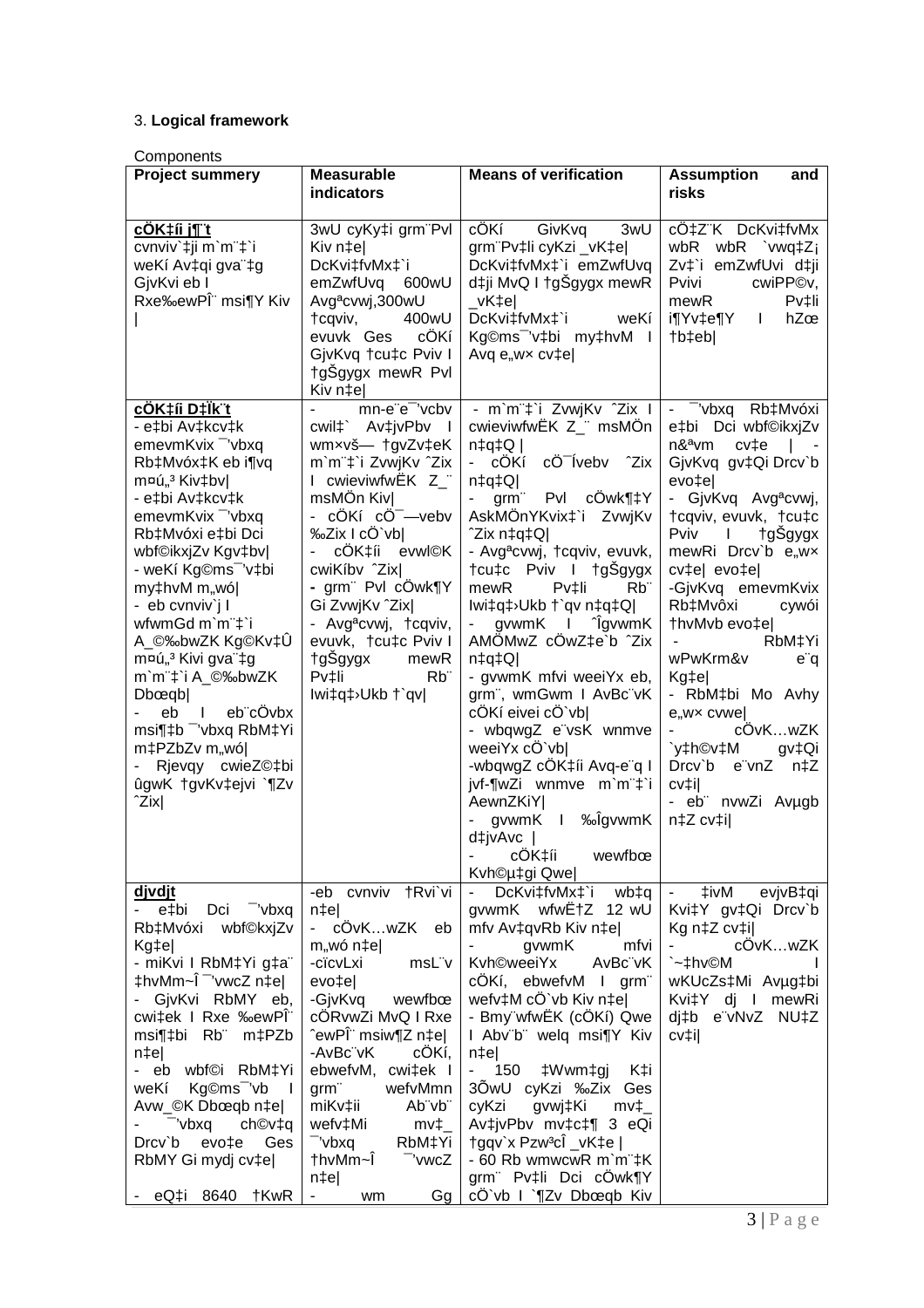| gv‡Qi Drcv`b n‡e hvi<br>Avw_©K<br>$g$ ~j"<br>10,36,800<br>(k)<br>j¶<br>QqwGk nvRvi AvUkZ<br>UvKv) Ges bxU jvf<br>5,86,800/= UvKv <br>- dj, evuk I †gSmygx<br>mewR wewµ K‡i erm‡i<br>AvbygvwbK 1,00,000/=<br>UvKv GK j¶) Avq n‡e                                                                                                                                                                                                                                                                                                                                                                                                                                            | wm, AvBc"vK cOKí,<br>eb wefvM I<br>grm"<br>wefvM<br>$\mathsf{D}^3$<br>cÖKí<br>mve©¶wbK<br>ch©‡e¶b Ki‡e Ges<br>Rb"<br>ev <sup>-</sup> -evq‡bi<br>me©vZ¥K<br>mn‡hvwMZv<br>Ki‡e<br>AMÖMwZ<br>Ges<br>cÖwZ‡e`b †ck Kiv<br>n‡el<br>DcKvi‡fvMx‡`i<br>Avw_©K<br>Avq<br> Q‡o‡Q<br>- e‡bi Dci <sup>-</sup> 'vbxq<br>RbM‡Yi<br>wbf©iZv<br>$K$ <sup><math>\downarrow</math><math>g</math><math>\downarrow</math><math>Q</math><math>\mid</math></sup><br>- grm" I G"v‡MÖv<br>d‡iwóªi gva"‡g 60<br>wU<br>wmwcwR<br>cwiev‡ii<br>$m'm''\ddagger i$<br>⊤^"QjZv<br>Avw_©K<br>wd‡i Avm‡e | $n \neq e$<br>evw©l©K<br>cwiKíbvi<br>Abyhvqx 4-600 mvB‡Ri<br>18000 wU †cvbv Dwj-wLZ<br>3wU cyKz‡i Qvov n‡el<br>- eQ‡i 8640 †KwR gv‡Qi<br>Drcv`b n‡e hvi Avw_©K<br>$g$ ~j" 10,36,8000/= `k j¶<br>Qqwlk<br>nvRvi<br>AvUkZ<br>UvKv)<br>bxU<br>Ges<br>jvf<br>5,86,800/= UvKv<br>-wZbwU cyKz‡i gvQ Pv‡li<br>jvf e>U‡bi nvi n‡e h_vµ‡g-<br>1.cyKzi gvwjKMY cv‡eb<br>bxU jv‡fi- 20%  <br>2. wmGgwm cv‡e bxU<br>jv‡fi - 10% <br>3. cieZx© eQi gvQ Pv‡li<br>Rb c~Yivq wewb‡qvM<br>n‡e Aewkó g~jab I bxU<br>jv‡fi - 50% <br>4. 60 Rb wmwcwR I<br>wewmGd<br>$m'm''\ddagger i$<br>gv‡SeEb Kiv n‡e Aewkó<br>g~jab I bxU jv‡fi evKx<br>50%<br>- dj I kvKme&wR wewµ<br>K‡i erm‡i GK j¶ UvKv Avq<br>$n \ddagger e$<br>hv DcKvi‡fvMxiv<br>wb‡Riv †fvM Ki‡eb |  |
|----------------------------------------------------------------------------------------------------------------------------------------------------------------------------------------------------------------------------------------------------------------------------------------------------------------------------------------------------------------------------------------------------------------------------------------------------------------------------------------------------------------------------------------------------------------------------------------------------------------------------------------------------------------------------|------------------------------------------------------------------------------------------------------------------------------------------------------------------------------------------------------------------------------------------------------------------------------------------------------------------------------------------------------------------------------------------------------------------------------------------------------------------------------------------------------------------------------------------------------------------------|--------------------------------------------------------------------------------------------------------------------------------------------------------------------------------------------------------------------------------------------------------------------------------------------------------------------------------------------------------------------------------------------------------------------------------------------------------------------------------------------------------------------------------------------------------------------------------------------------------------------------------------------------------------------------------------------------------------------------------------------|--|
| <b>Kvh©ugt</b><br>grm"<br>Awa`ßi,ebwefvM<br>$\mathbf{I}$<br>wmGwmi<br>$mv_{\perp}$<br>Av‡jvPbv I Aby‡gv`b<br>mv‡c‡¶ grm" Pv‡li Rb"<br>cyKzi Ges d‡ji evMvb<br>Gi Rb" - 'vb wbe©vPb<br>Kiv <br>- DcKvi‡fvMx evQvB<br>Ges ZvwjKv Pzovš-<br>Kiv <br>-DcKvi‡fvMx‡`i<br>cÖwk¶‡Yi<br>Av‡qvRb<br>Kiv <br>-grm" Pv‡li Rb" cyKzi<br>cÖ <sup>-</sup> 'Z Kiv <br>msL"vK<br>-cÖ‡qvRbxq<br>Lv`"<br>†cvbv<br>$\mathbf{L}$<br><b>u</b> q<br>msMÖn Kiv <br>-cÖ‡qvRbxh<br>msL"vK<br>Pviv<br>djR Mv‡Qi<br>ev‡kui Pviv I †gŠmygx<br>mewR exR msMÖn<br>Kiv <br>- cÖK‡í m¤ú"ª m`m¨‡`i<br>p‡dw<br>gvwmK<br>mfv<br>Av‡qvRb Kiv<br>Ges<br>AMÖMwZ<br>cOK‡íi<br>cW©v‡jvPbv Kiv <br>- gvwmK mgš^q mfv | -cÖKí GjvKvq 3wU<br>-'v‡b grm"Pvl Kiv<br>$n \uparrow e$<br>-DcKvi‡fvMx‡`i<br>emZwfUvq<br>djR<br>Mv‡Qi Pviv, evuk I<br>cyKzi<br>cv‡o<br>†gŠmygx<br>mewR<br>$(\pm c \pm c, \quad jvD, \quad wkg,$<br>kvK) †ivcb Kiv n‡e <br>$-60wU$<br>cwievi<br>cÖK‡íi mv‡_ m¤ú" <sup>3</sup><br>_vK‡e <br>-mn-e"e" 'vcbv<br>KwgwUi<br>$m'm''\ddagger i$<br>mgš^‡q cÖKí ev $\overline{\phantom{a}}$ -<br>evqb KwgwU MVb<br>Kiv n‡el<br>ev <sup>-</sup> levqb<br>cÖKí<br>KwgwU<br>wbqwgZ<br>cÖKí<br>cwi`k©b<br>Ki‡eb                                                                     | -GjvKvq 3wU cyKz‡i grm"<br>Pvl cÔKí Pjgvb _vK‡e <br>DcKvi‡fvMx‡`i<br>emZwfUvq<br>600wU<br>Avg <sup>a</sup> cvwj<br>MvQ.,300wU<br>†cqviv MvQ, 400wU evuk<br>I cyKzi cv‡o †cu‡c, jvD,<br>wewfbœ<br>wkg,<br>$\mathbf{I}$<br><b>kvK</b><br>vK‡el<br>NDcKvi‡fvMxMY<br>Avw_©Kfv‡e jvfevb n‡eb<br>Ges Rxebhvivi gvb e,wx<br>cv‡e <br>-eb cvnviv Kv‡R AwaK<br>g‡bv‡hvMx n‡ib <br>GdwW<br>-wmGgwm,<br>GjvKvi RbMY GB cÔKí<br>m¤ú‡K© AeMZ _vK‡eb <br>- GjvKvi RbMY eb, cwi‡ek<br>I Rxe ‰ewPÎ" msi¶‡bi Rb"<br>m‡PZb n‡eb Ges mn-<br>e"e" 'vcbv Kvh©µg<br>Gi<br>wfwË ^Zix n‡e                                                                                                                                                                          |  |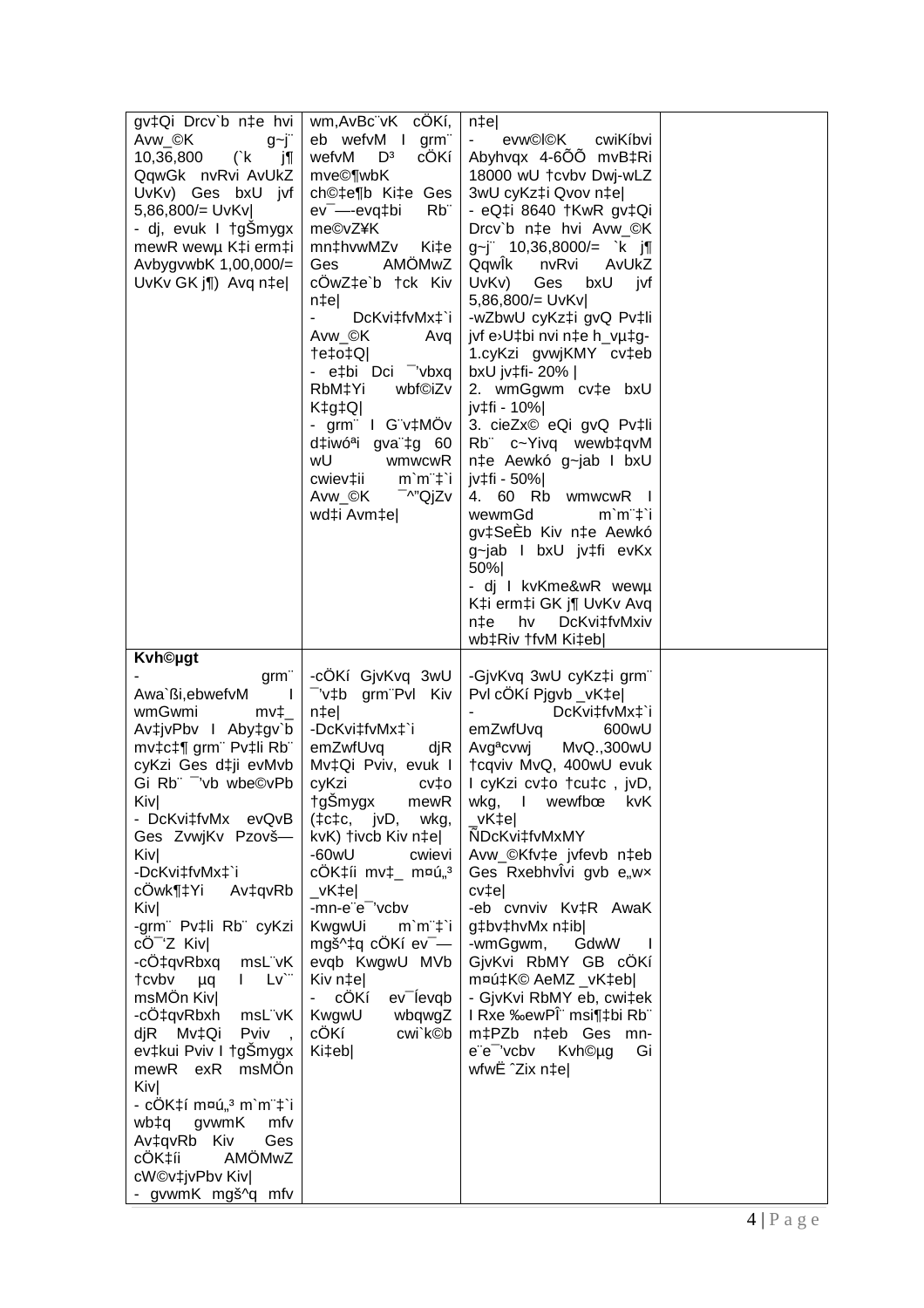| Av‡qvRb (ebwefvM,                 |  |  |
|-----------------------------------|--|--|
| AvBc"vK cÔKí, grm"                |  |  |
| wefvM I wmGgwm) Kiv               |  |  |
|                                   |  |  |
| m`m¨ l<br>mKj                     |  |  |
| wm.Gg.wm. m`m <sup>"+</sup> i     |  |  |
|                                   |  |  |
| mv‡c‡¶ Kg©-cwiKíbv                |  |  |
| <sup>2</sup> Zix I Kg©-cwiKíbv    |  |  |
| $ev$ <sup>-</sup> $-e$ $vd$       |  |  |
| - cÖ‡qvRbxq Avq-                  |  |  |
| e"‡qi<br><b>Example 19</b>        |  |  |
| `vwLj,jf"vsk e>Ub<br>$\sim$ 1     |  |  |
| e"vsK wnmve cO"'Z                 |  |  |
| Kiv                               |  |  |
| - wewfbœ $ms^-$ 'vi mv $\ddagger$ |  |  |
| wmGgwm I wmwcwR                   |  |  |
| m`m <sup>"</sup> ‡`i †hvMv‡hvM    |  |  |
| e <sub>"</sub> wx Kiv             |  |  |
| evwl©K<br>AwWU                    |  |  |
| Av‡qvRb Kiv                       |  |  |

## **4. Justification/ Background**

Dudpukuria Co-Management Committee (CMC), as the organization is duly incorporated as per the Circular No. POBOMO/PORISHA-/NISHORGO/105 /STING/2006/398 of the Ministry of Environment and Forest, Planning Wing-4, dated 23 November 2009, which is published under Bangladesh Gazette, No 7 of the year 2010, and existing under the laws of the People's Republic of Bangladesh with its registered office in Bangladesh, at the area of Dudpukuria-Dopachari Wildlife Sanctuary.

Dudpukuria-Dhopachari Wildlife Sanctuary (DDWS), established in 2010 as per the Wildlife (Conservation) (Amendment) Act of 1973, comprises total 4,717 hectares. The sanctuary is situated along with the borderline of Chittagong, Rangamati and Bandarban districts. The Wildlife sanctuary is located in the reserve forests of Khurusia and Dohazari Forest Ranges under Chittagong South Forest Division. The sanctuary, accessible from Chittagong metropolitan city by road, is surrounded by eight settlements of Bengali, Marma and Thanchyanga communities, harboring about 1,000 households. Most of the people depend on the sanctuary for their fuel wood, timber and minor forest products like bamboo and bush meat.

The area is especially well-known for tourism, Chittagong University of Engineering and Technology (CUET) in Bangladesh. The neighboring areas are now facing challenges due to illegal felling, forestland encroachment, tobacco cultivation, forest fires and livestock grazing. To conserve the forest and future generation, the PAs requires co-management initiatives to be taken with the local stakeholders and Government.

Dudpukuria CMC has been formed on 22 May 2011. The Council comprises of 63 different stakeholders including the representatives of ethnic minority people and Forest Department (FD). It has approved Constitution and Policy Manuals (Procurement, Travel & Perdiem , Personnel). The CMC represents participation of multiple stakeholders including 19 VCFs with 38 PF members, Civil Society, Local Elites, Local FDs, 2 CPGs with 56 members, 3 Nishorgo Clubs and other concerned and interested community people, with their specific role in participation to the co-management.

Forest Department maintains 3 Beats Offices and 2 Range Offices in Khurusia and Dohazari Ranges. Total 19 VCFs has been formed, 3 CPG groups with 56 members formed and active with collaboration with local Forest Dept.

CPG is the front line associated staff of the co-management process where CPG assisting to the forest department in patrolling. Role of CPG is usually meet to plan and prepare a 'menu' for village development and review the implementation of the plan by co-management organizations. CPG is also mandated to meet at least 12 times in a year; may meet more according to the necessary of community.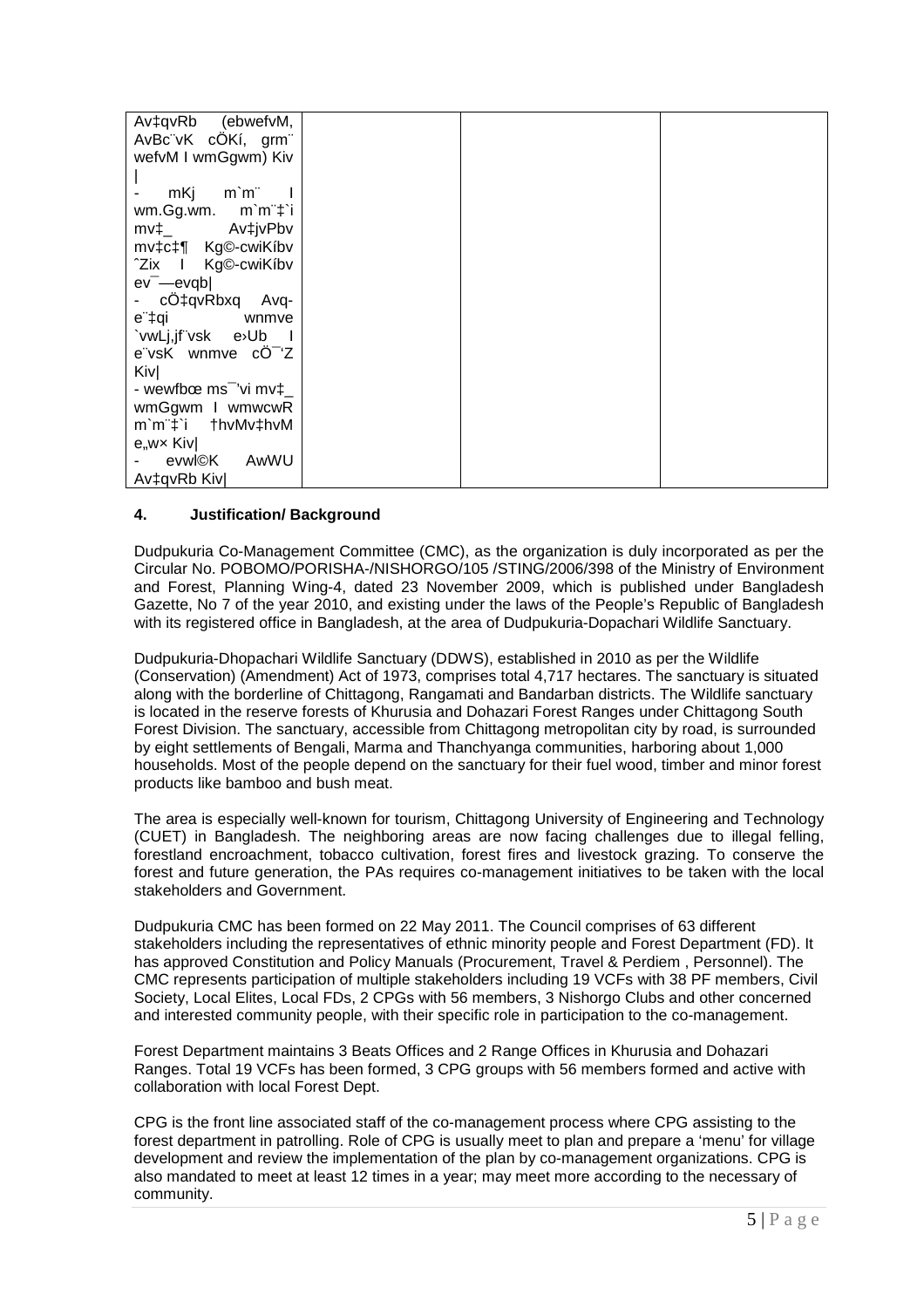It is around 10% HHs have no secondary income source. The poor peoples become forced to incline on forest resources for livelihood. It is very much cleared from the PRA reports that about 80 % household are landless and hardly living with small homestead land their own. On the other hand 20% HHs has cultivable land and the rest HHs have no cultivable land. Food deficit are very common with the poor CPG member and lower middle class households. Food deficit varies from season to season. It depends on availability and scope of alternative source of income.



The project identified initially 60 mostly dependent HHs those who have no other option to cope for providing skill and input support for mitigating the situation. The proposed project "Improved Conservation of DDWS ensuring Sustainable Livelihoods Improvement Activities for Community Patrol Groups" includes supports for Pond fish culture with papaya seasonalvegetables (peas, beans, bottle- gourd and spinach) cultivation in the banks, Hybrid Fruits (Amrapali and Guava) and Bamboo saplings distribution to be raised at household level. The project site is located at Dudpukuria and Kamalachari beat under Kkurusia Range (On the periphery of DDWS). Most people of the surrounding villages of DDWS are Indigenous, illiterate, and socially, culturally, economically backward. They are not involved in any permanent profession and so their income is low.

The forests of Bangladesh including Dudpukuria are disappearing rapidly due to mainly population pressure, encroachment, fuel and timber wood collection. Biodiversity influences peoples' economic, social and cultural development and hence their quality of life. The knowledge, culture, traditions, innovations and indigenous management practices of the communities and traditional practice of farmers and rural communities concerning biodiversity are being threatened in Bangladesh by the destruction of forests resources, pollution of natural habitats and failure to recognize the social. economic and cultural value of biodiversity.

Dudpukuria is very much renowned for different types of vegetable production, agriculture, pond fish culture, bamboo and handloom products and Jhum cultivation practiced by ethnic people. The targeted participants have experience and skill on various trades mentioned above. However, they are mostly illiterate and unemployed and they don't have working capital, so they have been traditionally dependent on forest resources of DDWS for their livelihood.

In relation to the above, CMC has taken initiative to support the CPG and VCF members with alternative livelihoods improvement activities including Project awareness, promotion, and demonstration activities, and also to help conserving and enriching biodiversity, as a result of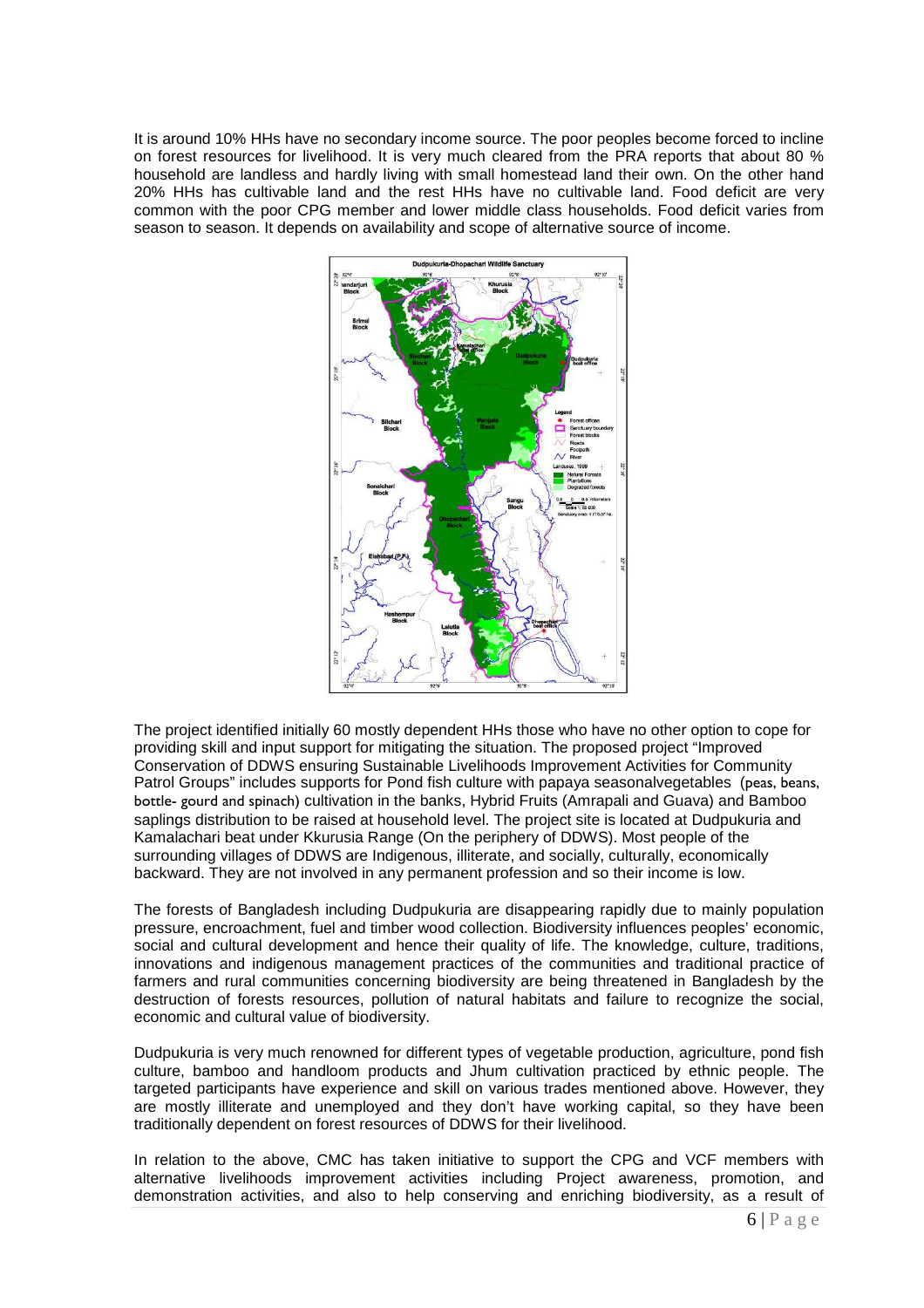increased earnings and employment to forest users. This will be fully consistent with the objective of Integrated Protected Area Co-management (IPAC) Project as well.

## **5. Description of the Proposed Project**

#### **Objectives:**

Major and lasting objective of this project is to restore and maintain the Dudpukuria-Dopachari Wildlife Sanctuary's forests both buffer and core zone and its constituent biodiversity in the best possible condition. Specifically, the following key objectives will be achieved during the restoration plan implementation period of one year:

- Contribute to the greater biodiversity conservation through ensuring alternative livelihoods improvement activities i. e fruit bearing and bamboo saplings raising, pond fish culture with seasonal vegetable cultivation (Papaya, peas, beans, bottle- gourd and spinach)
- Promote alternative livelihood practices among the community people by providing them with technical and financial support.
- Ensure sustainability of the CMC, and VCFs in the co-managed PAs establishing adequate linkages to future funding .
- Adapt to the Global Climate Change vulnerabilities

#### **Major ACTIVITIES**

The proposed major activities of the project outlined as the following:

- 1. 60 Households (54 CPG members and 4 VCF members) will be provided supports for raising Hybrid fruits (Amrapali & Guava) bearing trees and Bamboo sapling individually.
- 2. They will be supported for Fish Culture linked with Papaya cultivation in 3 groups in 3 ponds, with a minimum benefit sharing to CMC, and re-investment continuation process.

#### **Details of Sub Activities:**

In doing the following steps and processes to accomplish the proposed project activities, the IPAC Site Team, the CMC and local FD stakeholders will jointly decide and be involved based on regular sharing and communication to each others:

- **Proposal preparation and submission:** Proposal preparation, sharing with key stakeholders and proposal submission will be held based on Consultation and decision regarding LDF proposal in the CMC meeting, upon Feasibility study and consultation with local community, CPGs, GOB departments and VCFs members.
- **Group Formation:** The CPG/VCF members will be grouped according to their income generation support.
- **Training/orientation/meeting:** Training, orientation and various meeting will organize to provide on the desired components. One batch capacity building training on fish culture will organize and department of fisheries will provide technical support. One orientation will provide on agro forestry and seasonal vegetable cultivation. Also, FD and CMC will provide necessary technical support and financial support will provided by IPAC project on a regular basis.
- **Group Savings:** The support from the project will be as working capital to them. They will start group savings in order to bring them on self-dependent. They will not go to micro finance institution for credit. It will help to break the vicious cycle of poverty from credit circle. A savings policy will develop by the respective members in this regards.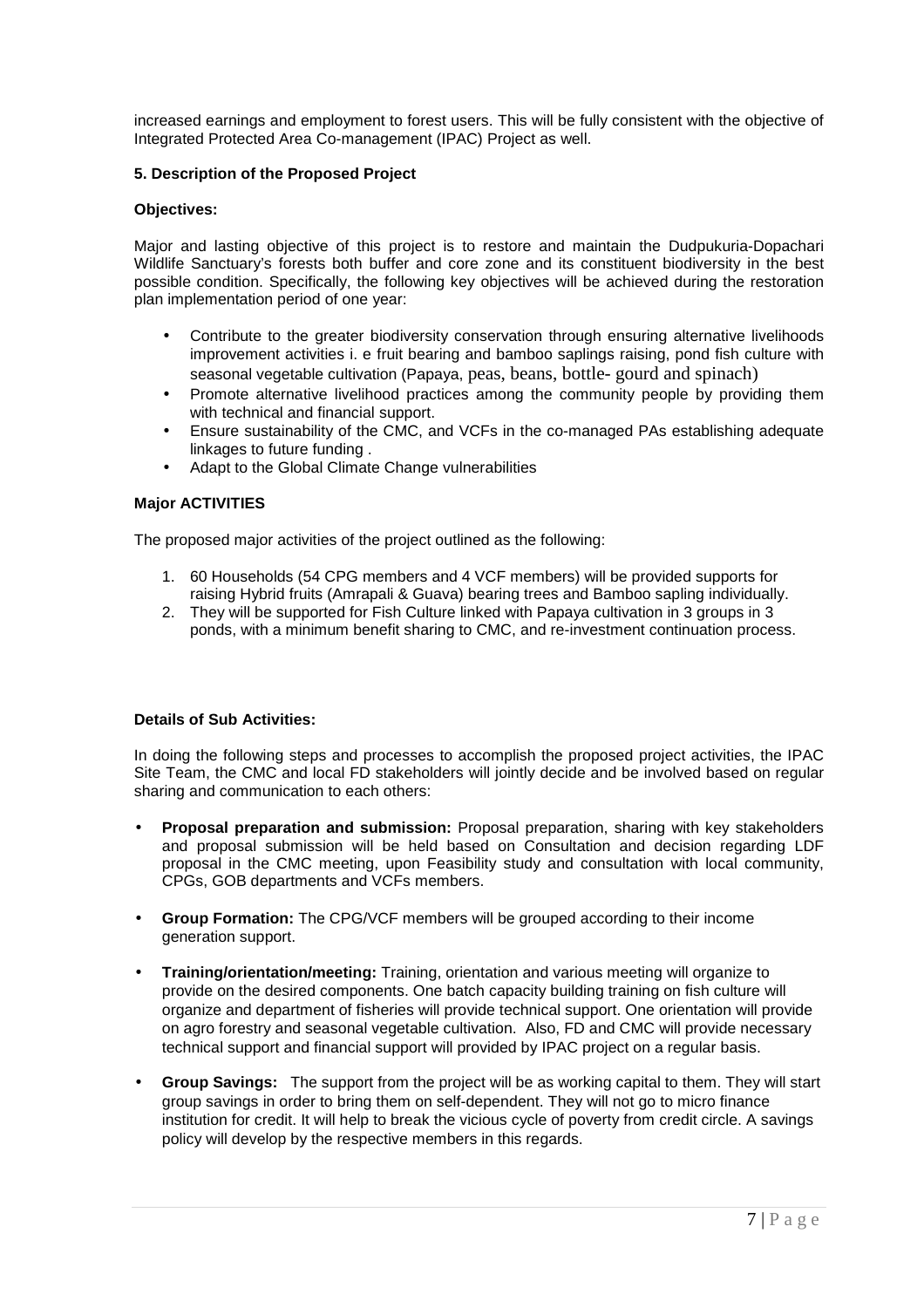- **Support:** After the training or orientation the proposed (partial) support will be provided to the proposed project and the beneficiary contribute the rest of amount needed for the initial implementation.
- **Meeting:** The participants under the said project will sit in monthly meeting to keep them aware of the project progress and up to date information. CMC member will participate their meeting as observer to know their progress and situation.
- **Field Visit:** Project implementation committee (PIC) will frequently visit project sites and keep record to prepared monthly report for internal and external report.
- **Reporting:** The project implementation committee (PIC) will prepare monthly report and send to funding authority monthly and quarterly basis. After completion of project a final report will be prepared.
- **Audit:** The audit will carried out at ending the project activities from internal or external audit firm clearance from funding authority.

## **Intermediate Results:**

- The project will meet the subsistence demand of the CPG and VCF members and enhance the livelihood that decreases the dependency on forests.
- A relationship build with forest and others department and community people will take responsibilities to conserve forest.
- Increase income of CPG and VCF members; Create alternative job opportunities in these areas.
- Encourage collective initiatives and increase production at local level that fulfills local demand.
- The forest and wildlife conservation of Dudpukuria- Dupachari Wildlife Sanctuary.
- CPG groups will be strongly committed to forest Conservation.
- Local initiatives will take to mitigate Climate change.
- Yearly 8,640 KGs fish and BDT 10,36,800/- (taka) will be earned.
- Yearly 1, 00,000/- Taka will be earn from agro forestry implementation .

## **Profit Calculation & distribution Summary:**

Total Fish finger (4"x6")

|                                              | 18,000 Pcs      |
|----------------------------------------------|-----------------|
| Less: 20% normally dead                      | 3,600 Pcs       |
| Stable Fish                                  | 14,400 Pcs      |
| Production after One year (14,400x600 Grams) | = 8,640Kg       |
| Sales Price Per Kg @120 Tk. x 8640 kg        | $= 10,36,800/$  |
| Less: Investment (Grant amount-150000x3)     | 4,50,000/-      |
| <b>Net Profit</b>                            | 5, 86, 800/-    |
| Sales Amount distribution:                   |                 |
| Sales Amount                                 | 10,36,800/-     |
| 20% pond holder 5,86,800x20% (On profit)     | les= 1,17,360/- |
| Remaining Amount                             | $9,19,440/-$    |
| 10% CMC (Net profit)                         | 58.680/-<br>$=$ |
| <b>Rest Profit and capital</b>               | 8,60,760/-      |
| 50% Re Invest                                | $= 4,30,380/-$  |
| <b>Rest Amount</b>                           | 4,30,380/-      |

Rest profit will be distributed to the beneficiaries.

## **OUTCOME OF THE PROJECT**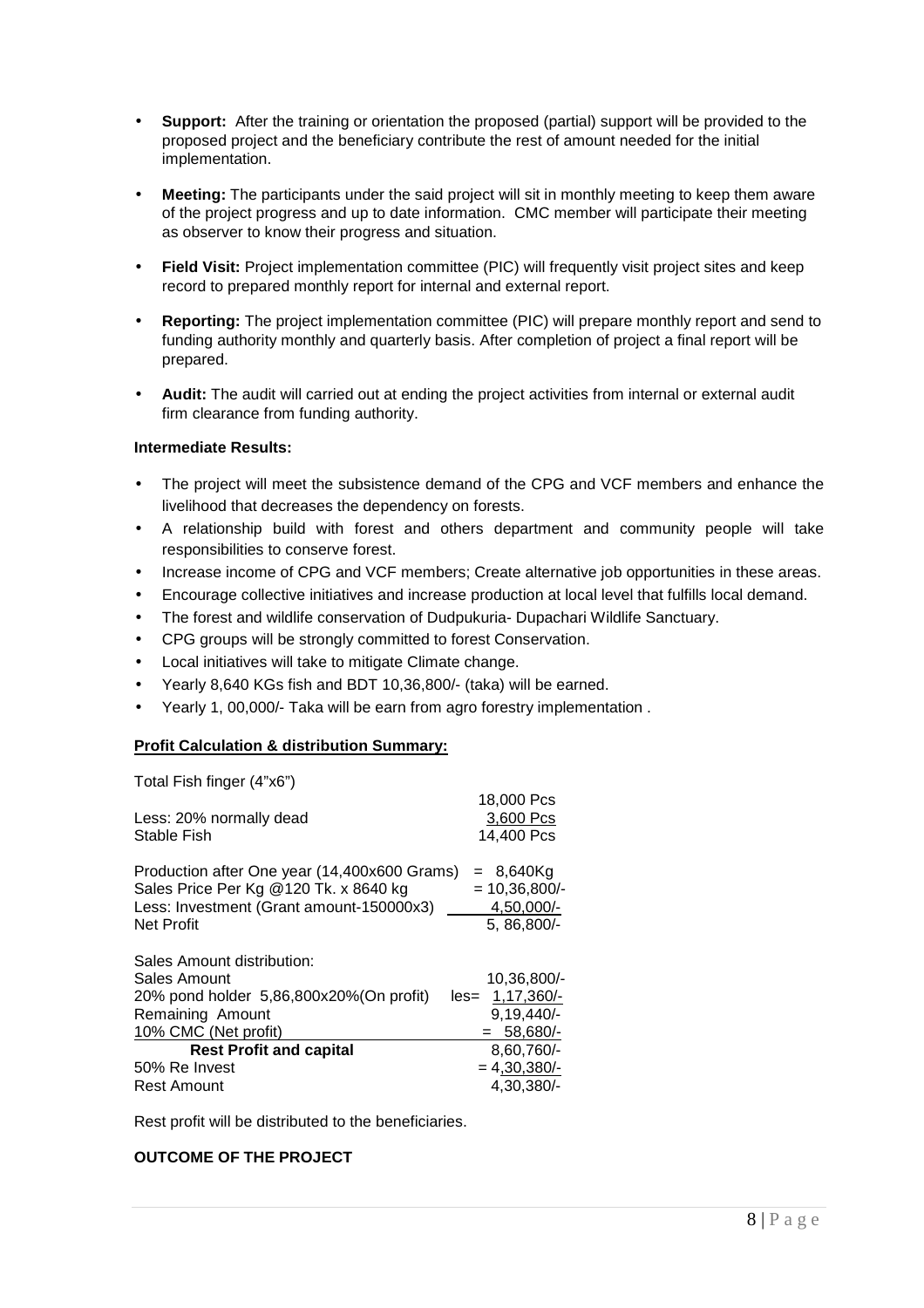- Biodiversity will be increased through effective conservation; Social mobilization and awareness on conservation issues among the participants will rise in the landscape area through continuous reinforcement of messages about the need of planting trees
- A working capital will be established and revolved by the targeted participants
- Participants will be adapted with the global climate change affects through scaling up alternative Livelihoods activities
- Financial and project management capacity of the CMC will be improved; Good working relationship with local GOB and other stakeholders will be strengthen
- The potential donors/sponsors will come forward for granting in near future

#### **Methodology of Project Implementation**

The project will be following a standard participatory approach in beneficiary selection, planning, procuring, implementing and monitoring of the proposed activities. According to decision taken in the subsequent meetings, project proposal has been developed and submitted to IPAC authority for approval. Once the proposal is accepted and approval is made, subsequent steps will be taken into consideration.

The Pond Fish culture and Agro forestry project design to enhance livelihood of CPG members and VCF members. It will be implemented with group approach under the close monitoring and supervision of CMC Dudpukuria, and the respective IPAC project and FD.

Three ponds already selected for pond fish culture with the consultation of community, CPG & VCF members and CMC and need to finalize to continue the project. An agreement will be signed with the respective pond owners. Agro forestry Project will be implemented at surrounding area of the pond and Homestead area of respective beneficiaries. Both initiatives (Fish culture and Agro forestry) will be for 2 years and after that both projects will run by the leadership of CMC and forest department.

All the project participants were selected from community patrolling group members and poor VCF member, by co-management committee from the landscape areas of Dudpukuria-Dopachari Wildlife Sanctuary.

Training/orientation of project participants is essential in laying a strong foundation for the development of conservation enterprise, which cannot be built without the help of technically skilled persons. The project will address specific training/orientation for the project participants on the selected alternative income generating activities, organizational development and management etc.

#### **Monitoring and Evaluation System**

Project monitoring is a process that will record achievements of its objectives and the work plan to show performance of the raised plantation and to identify any irregularities. The management team will form monitoring unit to facilitate this process.

This unit will carry out studies to ascertain, the community's perception about the project, factors responsible for motivating or hindering beneficiaries from participating in the project etc. The monitoring unit will make regular visits to the field and observe on what is being done. It will maintain progress records at different stages. The facilitators will use PRA tools to gather information and dispense the same to the beneficiaries.

Monthly work plan, monthly reporting, and completion reporting will be done by the CMC regular basis. Record for project staff and Care-takers as well as financial progress, materials register will be maintained by CMC. A visitor book may be kept so that all visitors can write their comments and feedback for further improvement of the project and its learning could be used during implementation of current and future projects.

The process of developing quarterly work plan will be participatory where key stakeholders will be involve, with facilitation from the project implementation team using group interview and field observation. There will be a project implementation committee, who will implement project activities with supervision on behalf of CMC of Dudpukuria.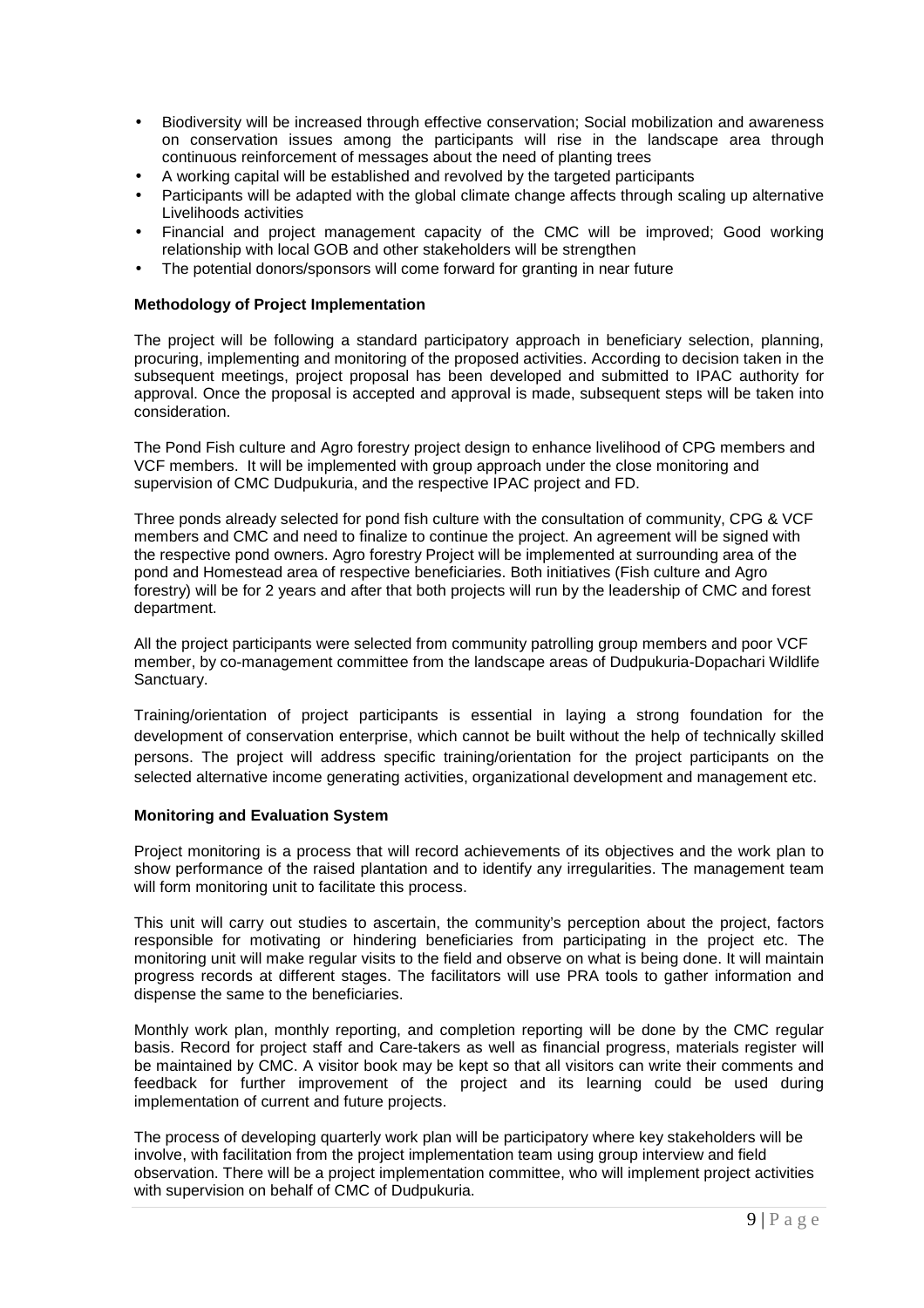Baseline data will be preserved as it will help to assist impact of the project as well as sustainability of the project. The Management committee will approve all income and expenditure. The ratio of net profit will allocate as mentioned earlier after completion of financial audit each year and 20 % of net profit will revolve for the sustainability of each project.

A mid term internal evaluation may be performed to see the track of the project and take corrective measures. Also, an end line survey after completion of the project will be done by CMC to measure the qualitative and quantitative achievement of the project. As part of regular technical services, IPAC team will arrange and conduct orientation/training for CMC on monitoring who will directly be implementing proposed activities.

- CMC will form a project implementation committee (PIC) selecting 5-7 member from committee for respective work area work (i.e. on project site basis). The committee will directly responsible the whole initiatives and they will submit the progress/problems or inform day to day progress to IPAC project, FD and Fisheries Department and CMC.
- Project implementation committee (PIC) will prepared a work plan and then they produce it to the monthly CMC meeting. It will be approved in CMC meeting. All activities will be executed following approved planed and guideline.
- The PIC will prepare a monthly report before meeting for following of every successive month.
- There will be cent percent of CPG member and rest others planned to be the beneficiaries from VCF who are with skilled on respective trades.
- Internal audit will be performed every month.

#### **Communication and dissemination of results:**

The communication methods will be applied over the beneficiaries involve directly and indirectly. The committee members will go to project areas and shared the outcomes activities with them. Project implementation committee (PIC) will arrange meeting at their office involving respective government officials, non government, and local authorities for focusing their activities performed successfully.

| -SI              | <b>Client/Target Stakeholders</b> | Way of dissemination/Method of communication             |
|------------------|-----------------------------------|----------------------------------------------------------|
|                  | General people                    | Through installing a signboard                           |
| $\overline{2}$ . | VCF members                       | Discussion during monthly meetings                       |
| 3.               | Journalist                        | Meeting with local journalist and sharing the activities |
| -4.              | Upazila Govt. Officers including  | In monthly Co-ordination meting it will be shared;       |
|                  | administration, FD, etc           | Time to time visit                                       |

#### **6. Work plan: A**

| <b>SI</b> | <b>Activities/Sub Activities</b>          | <b>August 2011-July 2012</b> |  |  |                          |  |  |  |  |    |  |    | <b>Remarks</b> |
|-----------|-------------------------------------------|------------------------------|--|--|--------------------------|--|--|--|--|----|--|----|----------------|
|           |                                           |                              |  |  |                          |  |  |  |  | 10 |  | 12 |                |
| A.        |                                           |                              |  |  | <b>Pond fish culture</b> |  |  |  |  |    |  |    |                |
| I1.       | Detail planning (pond fish<br>culture)    |                              |  |  |                          |  |  |  |  |    |  |    |                |
| 12.       | Selection of CPG members<br>for pond fish |                              |  |  |                          |  |  |  |  |    |  |    |                |
| 13.       | Agreement with pond                       |                              |  |  |                          |  |  |  |  |    |  |    |                |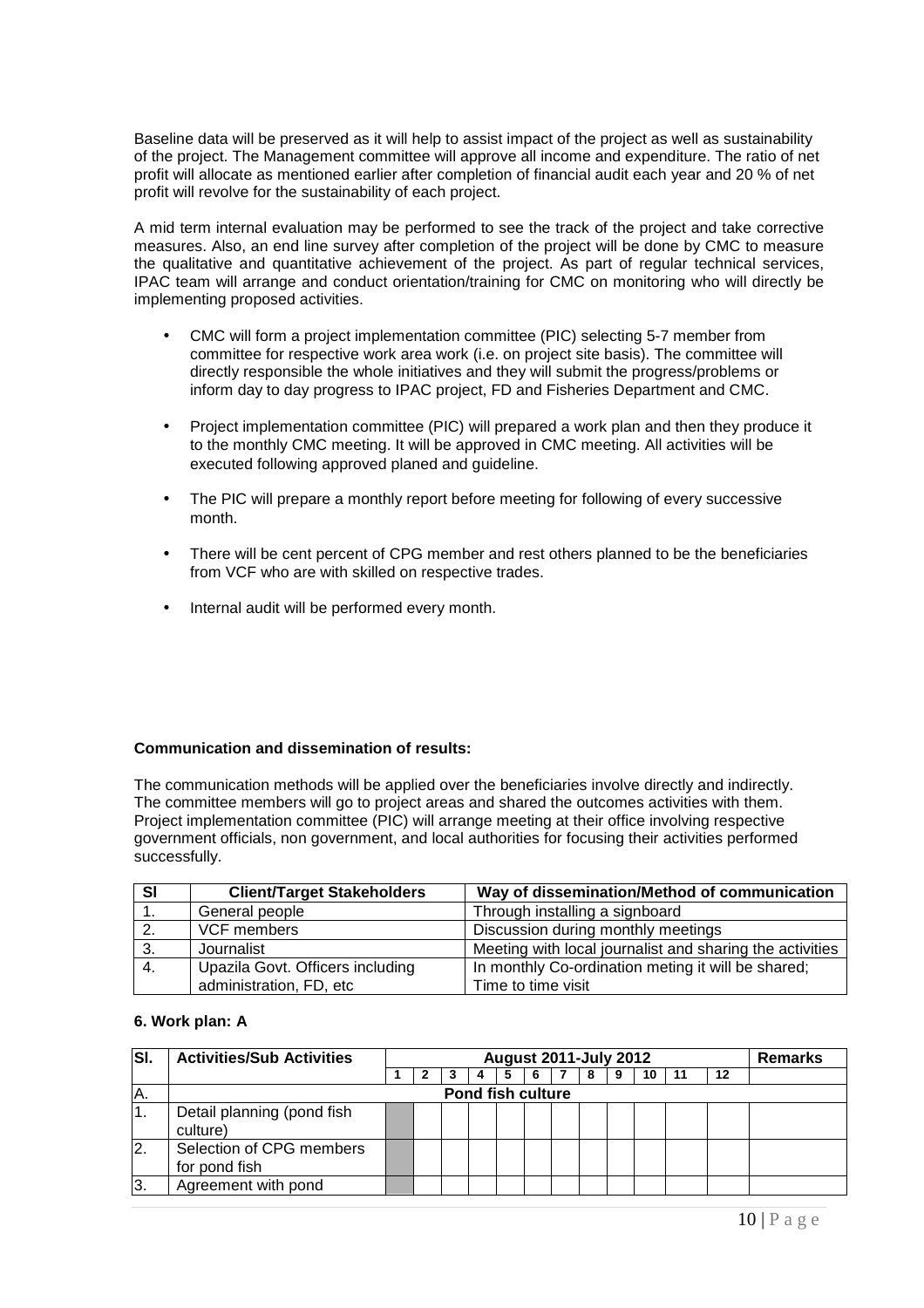| SI.              | <b>Activities/Sub Activities</b>                     |  |   | <b>August 2011-July 2012</b> |   |   |   |    |    |    | <b>Remarks</b> |
|------------------|------------------------------------------------------|--|---|------------------------------|---|---|---|----|----|----|----------------|
|                  |                                                      |  | 3 | 5                            | 6 | 8 | 9 | 10 | 11 | 12 |                |
|                  | owners                                               |  |   |                              |   |   |   |    |    |    |                |
| 4.               | A management committee<br>form for Pond fish culture |  |   |                              |   |   |   |    |    |    |                |
| 5.               | Pond fish culture training                           |  |   |                              |   |   |   |    |    |    |                |
| $\overline{6}$ . | Pond prepared & start pond<br>fish culture           |  |   |                              |   |   |   |    |    |    |                |
| 7.               | Fish fry collection                                  |  |   |                              |   |   |   |    |    |    |                |
| 8.               | Fish growth measurement                              |  |   |                              |   |   |   |    |    |    |                |
| $\overline{9}$ . | Spot Visit by the advisory<br>committee              |  |   |                              |   |   |   |    |    |    |                |
| 10.              | Monitoring of the Fish culture                       |  |   |                              |   |   |   |    |    |    |                |
| 11.              | <b>Evaluation &amp; Result</b>                       |  |   |                              |   |   |   |    |    |    |                |

## **Work plan: B**

| $\overline{\mathbf{s}}$ | <b>Activities/Sub Activities</b>                 | <b>August 2011-July 2012</b> |              |   |   |   |   |   |   |   |    |    | Remar<br>ks. |  |
|-------------------------|--------------------------------------------------|------------------------------|--------------|---|---|---|---|---|---|---|----|----|--------------|--|
|                         |                                                  |                              | $\mathbf{2}$ | 3 | 4 | 5 | 6 | 7 | 8 | 9 | 10 | 11 | 12           |  |
| A.                      | <b>Agro forestry</b>                             |                              |              |   |   |   |   |   |   |   |    |    |              |  |
| $\overline{1}$ .        | Detail planning (Agro<br>forestry)               |                              |              |   |   |   |   |   |   |   |    |    |              |  |
| $\overline{2}$ .        | Selection of CPG members<br>for Agro forestry    |                              |              |   |   |   |   |   |   |   |    |    |              |  |
| $\overline{3}$ .        | Agreement with Land<br>owners                    |                              |              |   |   |   |   |   |   |   |    |    |              |  |
| 4.                      | A management committee<br>form for Agro forestry |                              |              |   |   |   |   |   |   |   |    |    |              |  |
| 5.                      | Agro forestry training                           |                              |              |   |   |   |   |   |   |   |    |    |              |  |
| 6.                      | Land preparation                                 |                              |              |   |   |   |   |   |   |   |    |    |              |  |
| 7.                      | Sapling Collection and<br>Planting               |                              |              |   |   |   |   |   |   |   |    |    |              |  |
| 8.                      | Nursing, weeding, and<br>proper Maintenance      |                              |              |   |   |   |   |   |   |   |    |    |              |  |
| 9.                      | Spot Visit by the advisory                       |                              |              |   |   |   |   |   |   |   |    |    |              |  |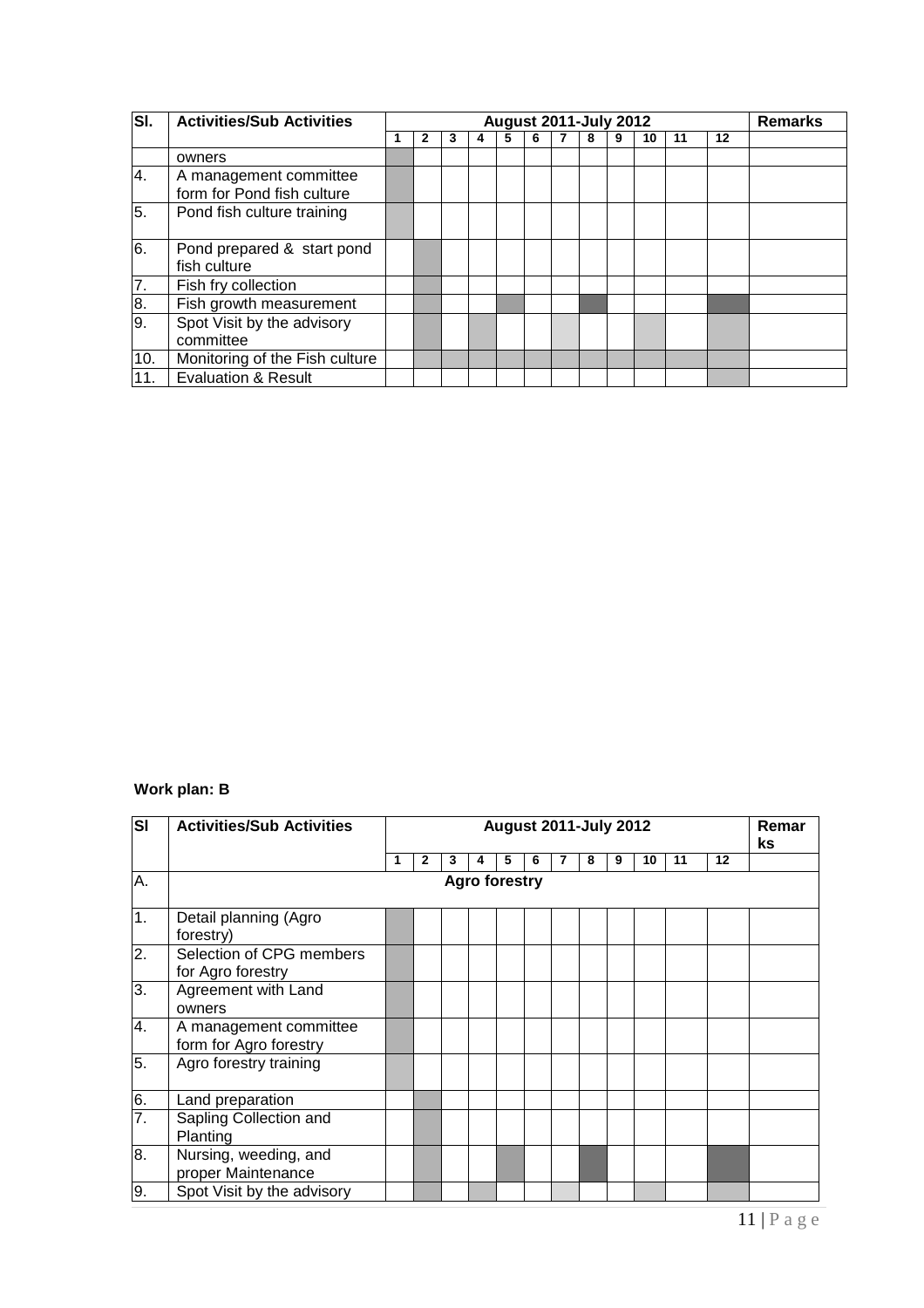| <b>SI</b> | <b>Activities/Sub Activities</b>   | <b>August 2011-July 2012</b> |  |  |  |   |  |  |  |    |    |    | Remar<br>ks |
|-----------|------------------------------------|------------------------------|--|--|--|---|--|--|--|----|----|----|-------------|
|           |                                    |                              |  |  |  | 6 |  |  |  | 10 | 11 | 12 |             |
|           | committee                          |                              |  |  |  |   |  |  |  |    |    |    |             |
| 10.       | Monitoring of the Agro<br>forestry |                              |  |  |  |   |  |  |  |    |    |    |             |
|           | <b>Evaluation &amp; Result</b>     |                              |  |  |  |   |  |  |  |    |    |    |             |

## **7. Sustainability Plan:**

As impact of the project, taking a landscape approach, co-management stakeholders will work together to manage a broad landscape for integrated conservation and sustainable development objectives. Protected Areas are managed as core conservation zones, with management activities limited to ecosystem and environmental services conservation, rehabilitation, restoration, and sustainable natural resources management. Broader landscapes adjacent to and beyond Protected Areas are managed for low-emissions based sustainable development based on the intensification of economic activities i. e agriculture, fisheries, agro-forestry and other sustainably managed value chains.

Project implementation team will hold regular visit and follow up progress of the project with beneficiaries and related stakeholders. These closed trust relation will link up ample opportunity to explain business that assists to earn sustainable income from targeted enterprise.

It is expected that all the CPG and VCF members will generate expected level of income from their business of pond fish culture with papaya cultivation, long rotation hybrid fruits bearing trees and bamboo saplings rising. Also they will make savings of surpluses to make a revolving working capital from their business. CMC will also receive a percentage from above group sources of livelihoods activities so they can continue their services effectively. Thus, beneficiaries will continually remain involved throughout the years and never go back to forest degrading activities.

So, the vision of institutional development including the project participants will initiate sustainable income generation that will reduce pressure to forest and the environment, increase biodiversity and create wealth to generate income in order to achieve the millennium development goals. Comanagement approach will provide the greatest opportunity for effectively managing an expanding PA system in a manner that contributes significantly to resilience-based development, food security and Global Climate Change adaptation and mitigation.

The project will continue identifying stakeholders, exploring development partners from the Govt., private and non-government, Donor organizations to work with. Collaboration will provide efficient service delivery and sustain project activities after donor support.

Both projects (Fish culture & Agro forestry) will sustain as it is a very innovative initiatives for the CPG members. The CPG members are very energetic, hard working and committed to implement the project. Capacity will enhanced through Fish culture and Agro forestry training. Agro forestry (Fruit bearing trees Mango, Guava and Bamboo saplings) has longevity time. All Fruits have Local demand around the year. A lot of Fruits will product in this Area. FD, Fisheries department, CMC and IPAC project will monitor the project on regular basis that will help to smooth implementation of the project.

The Chairman and Union Parishad members who are living in the landscape area and FD and fisheries department have moral and technical support for the implementation of the project and they assured us that they would provide their full support to make the project successful. So this project is a realistic project in the area and will surely be implemented successfully. Moreover, the capacity of the CPG members will be enhanced according to the project i.e. training will be provided as per need.

## **8. Budget**

Annex-1: Pond Fish Culture (Pond size- 150 Decimals Each Pond)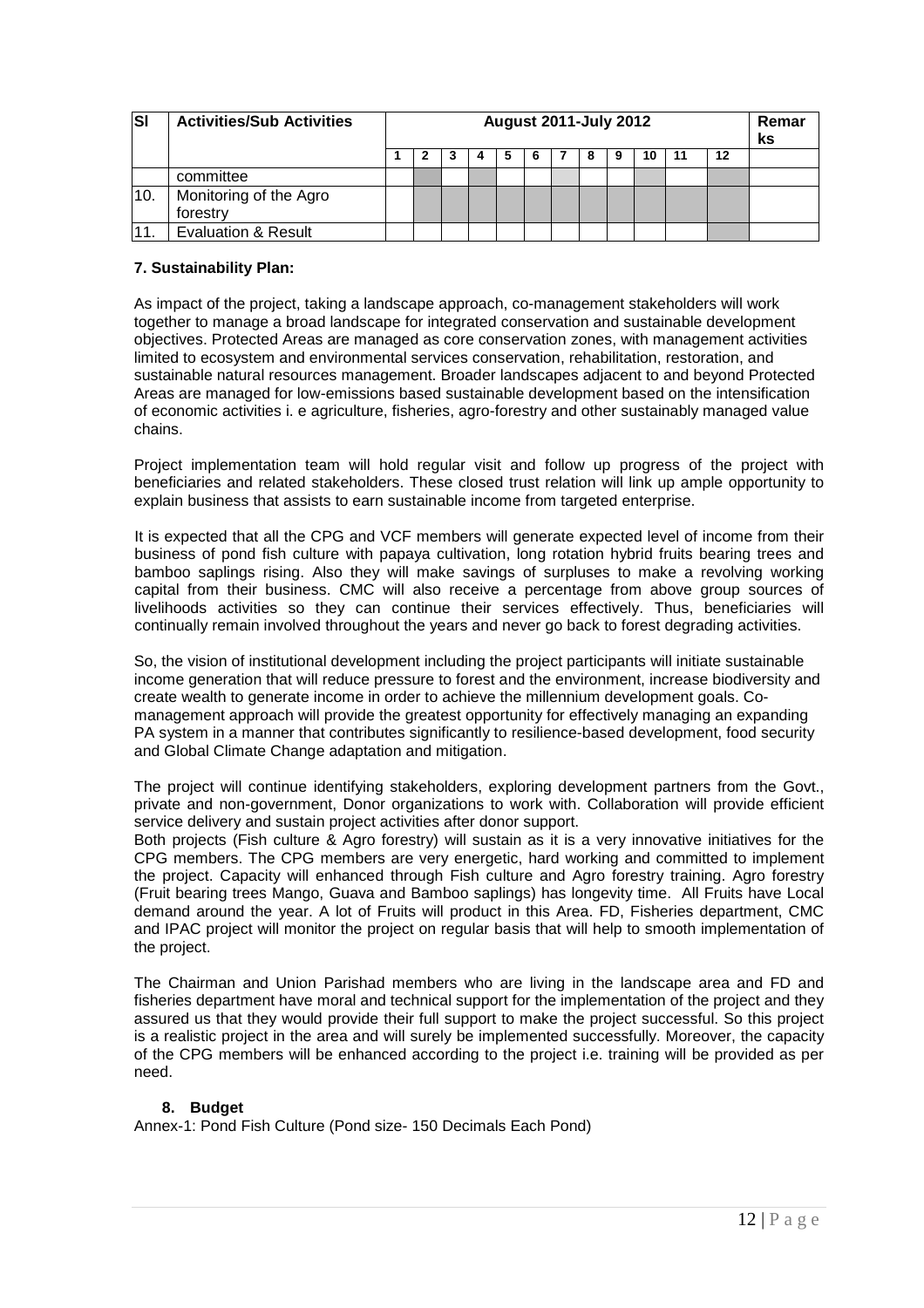| $\overline{\mathbf{s}}$ | Name of the Item                                             | Quantity<br>(Unit) | Quantity<br>(Unit) | Unit<br>cost   | <b>Total</b><br>Grant<br>Amount | <b>Community</b><br>contribution | <b>Total</b><br>Project<br><b>Budget</b> |
|-------------------------|--------------------------------------------------------------|--------------------|--------------------|----------------|---------------------------------|----------------------------------|------------------------------------------|
| $\mathbf 1$             | Jungle cutting (pond fish<br>culture)                        | person             | 10                 | 200            |                                 | 2,000                            | 2,000                                    |
| $\overline{2}$          | Training cost (Materials and<br>Snacks)                      | person             | 25                 | 100            | 2,500                           |                                  | 2,500                                    |
| 3                       | Trainer honorarium                                           | person             | $\overline{4}$     | 250            | 1,000                           |                                  | 1,000                                    |
| $\overline{4}$          | Resource person<br>honorarium                                | day                | 12                 | 250            | 3,000                           |                                  | 3,000                                    |
| 5                       | Water irrigation (Before<br>ponds preparation)               | hour               | 20                 | 200            |                                 | 4,000                            | 4,000                                    |
| 6                       | Water irrigation (After pond<br>preparation)                 | hour               | 20                 | 200            | 4,000                           |                                  | 4,000                                    |
| $\overline{7}$          | Soil digging (ponds<br>preparation)                          | person             | 120                | 300            | 30,000                          | 6,000                            | 36,000                                   |
| 8                       | <b>Materials for Ponds</b><br>improvement and<br>maintenance | kg                 | 60                 | 25             | 1,500                           | 1,200                            | 2,700                                    |
| 9                       | Cowdang                                                      | Kg                 | 600                | 5              | 3,000                           |                                  | 3,000                                    |
| 10                      | Lime                                                         | kg                 | 234                | 15             | 3,510                           |                                  | 3,510                                    |
| 11                      | Fish finger (4"x6")                                          | Pcs                | 6,000              | $\overline{7}$ | 42,000                          |                                  | 42,000                                   |
| 12                      | Fish feed                                                    | Kg                 | 3,400              | 12             | 40,800                          |                                  | 40,800                                   |
| 13                      | Watchman house (poll,<br>Bamboo, son grass)                  |                    |                    |                | 1,000                           | 4,000                            | 5,000                                    |
| 14                      | Bamboo for protection                                        |                    |                    |                | 1,000                           | 2,000                            | 3,000                                    |
| 15                      | <b>Transport cost</b>                                        |                    |                    |                | 1,000                           |                                  | 1,000                                    |
| 16                      | Netting & Drainage                                           |                    |                    |                | 5,700                           |                                  | 5,700                                    |
| 17                      | Administrative cost (with<br>Audit)                          |                    |                    |                | 10,000                          |                                  | 10,000                                   |
| 18                      | Travel And Perdiem for LDF<br><b>Management Committee</b>    |                    |                    |                |                                 | 10,000                           | 10,000                                   |
|                         |                                                              | Total for 1 pond   |                    |                | 150,010                         | 29,200                           | 179,210                                  |
|                         | <b>Total for 3 Ponds</b>                                     | 450,030            | 87,600             | 537,630        |                                 |                                  |                                          |

In word: Five lac Thirty Seven Thousand Six Hundred Thirty Taka Only.

# Annex-2: Budget for Agro forestry

| <b>SI</b> | Name of the Item                                 | Quantity<br>(Unit) | Quantity<br>(Unit) | Unit<br>cost | <b>Total</b><br>Grant<br>Amount | <b>Community</b><br>contribution | <b>Total</b><br>Project<br><b>Budget</b> |
|-----------|--------------------------------------------------|--------------------|--------------------|--------------|---------------------------------|----------------------------------|------------------------------------------|
|           | Orientation on Agro                              | Person             |                    |              |                                 |                                  |                                          |
|           | forestry                                         |                    | 60                 | 30           | 1,800                           |                                  | 1,800                                    |
| 2         | Mango Sapling                                    | <b>Pieces</b>      |                    |              |                                 |                                  |                                          |
|           |                                                  |                    | 600                | 60           | 36,000                          |                                  | 36,000                                   |
| 3         | Guava Sapling                                    | Pieces             |                    |              |                                 |                                  |                                          |
|           |                                                  |                    | 300                | 15           | 4,500                           |                                  | 4,500                                    |
| 4         | <b>Bamboo Sapling</b>                            | Pieces             |                    |              |                                 |                                  |                                          |
|           |                                                  |                    | 400                | 10           | 4,000                           |                                  | 4,000                                    |
| 5         | Papaya Sapling and<br>others vegetables<br>seeds | <b>Pieces</b>      | 120                | 10           | 1,200                           |                                  | 1,200                                    |
| 6         | Carrying Charge                                  |                    |                    |              |                                 |                                  |                                          |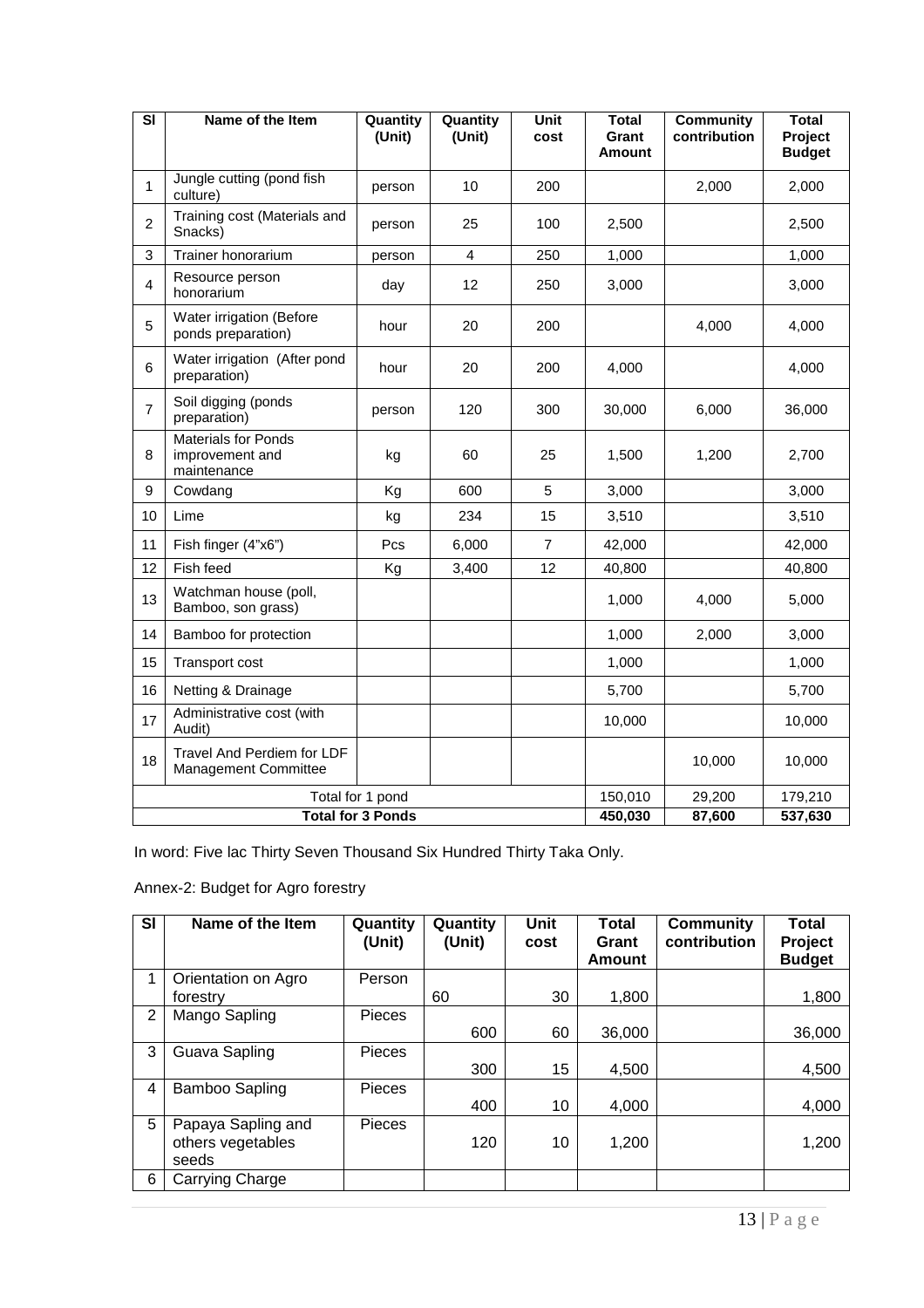|   |                                |    |       |   | 2,450  |        | 2,450  |
|---|--------------------------------|----|-------|---|--------|--------|--------|
|   | <b>Organic Fertilizer (Cow</b> | KG |       |   |        | 7,100  |        |
|   | dang)                          |    | 1,420 | 5 |        |        | 7,100  |
| 8 | Bamboo Fencing                 |    |       |   |        | 10,000 |        |
|   |                                |    |       |   |        |        | 10,000 |
|   | <b>Total</b>                   |    |       |   |        | 17,100 |        |
|   |                                |    |       |   | 49,950 |        | 67,050 |

In word: Sixty Seven Thousand Fifty Taka Only.

#### **Summary of the project budget:**

| SI | Name of the Item  | <b>Total Grant</b><br>Amount | Community<br>contribution | <b>Total Project</b><br><b>Budget</b> |
|----|-------------------|------------------------------|---------------------------|---------------------------------------|
|    | Pond fish culture | 450,030                      | 87,600                    | 537,630                               |
| っ  | Agro forestry     | 49,950                       | 17.100                    | 67,050                                |
|    | <b>Total cost</b> | 499.980                      | 104,700                   | 604,680                               |

In word: Six lac Four Thousand Six Hundred Eighty Taka Only.

## **9. Proposed Schedule for Fund disbursement:**

| <b>Installment for Project</b><br><b>Activities</b> | Period (Month/Year) | <b>Estimated Cost</b> | % of Grant<br>Amount |
|-----------------------------------------------------|---------------------|-----------------------|----------------------|
| 1st Installment                                     | Aug-11              | 374.985               | 75%                  |
| 2nd Installment                                     | $Oct-11$            | 124.995               | 25%                  |
| <b>Total Disbursement</b>                           |                     | 499.980               | 100%                 |

In word: Four lac Ninety Nine Thousand Nine Hundred Eighty Taka Only.

#### 10. Signature:

I, The undersigned Golam Kabir Talukder, President of Dudpukuria Co-management Committee Khurusia Range, Dudpukuria-Dupachari Wildlife sanctuary, Rangunia, Chittagong that is requesting financial assistance from the IPAC Small Grant component for the implementation of the proposed activity related to Pond Fish Culture & agro-forestry project for CPG member, certify that all the information in the grant application file is exact and correct.

Signature: …………………….. Date………………….

## **INFORMATION ON THE ORANIZATION**

Type of Organization (CMO): Dudpukuria Co-management Committee

Date of foundation: 22, May 2011

Address: Khurusia Range, Dudpukuria-Dupachari wildlife sanctuary,Village : Dudpukuria, Post Office : North padua PS : Rangunia Dist : Chittagong .

Telephone Number: 01740-934788

E-mail (if any):

Contact person: Mr. Golam Kabir Talukder

Position with the organization: Chairman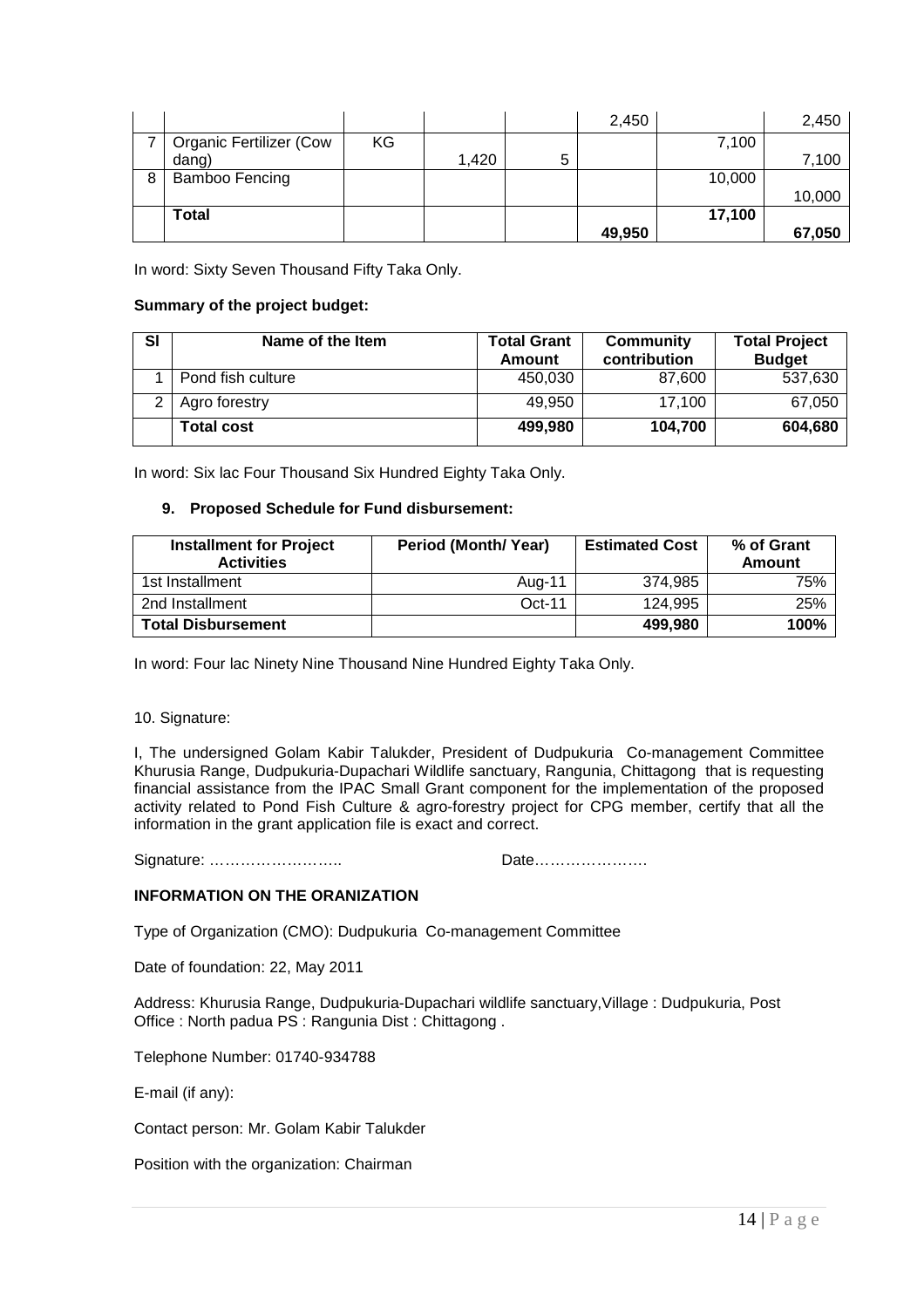Contact persons address: Khurusia Range, Dudpukuria-Dupachari wildlife sanctuary,Village : Sukhbilash, Post Office North padua PS : Rangunia Dist : Chittagong .

Contact person's Telephone Number: 01740-934788

## **Management Committee of the organization that will be involved in the implementation of the project**

| <b>SI</b> | <b>Name</b>       | Designation in organization          |
|-----------|-------------------|--------------------------------------|
|           | Mr. Rafiqul Islam | Member, CMC Dudpukuria               |
| 2.        | Mr. Md. Salim     | Member, CMC Dudpukuria               |
| 3.        | Mr.Mofazzal Ahmed | Member, CMC Dudpukuria               |
| 4.        | Mr. Golamur Raman | Member, CMC Dudpukuria               |
| 5.        | Mr. Abdul Latif   | Member, CMC Dudpukuria               |
| 6.        | Mou Marma         | Member, CMC Dudpukuria               |
| 7.        | Mr. Hamidur Raman | BO Dudpukuria Member, CMC Dudpukuria |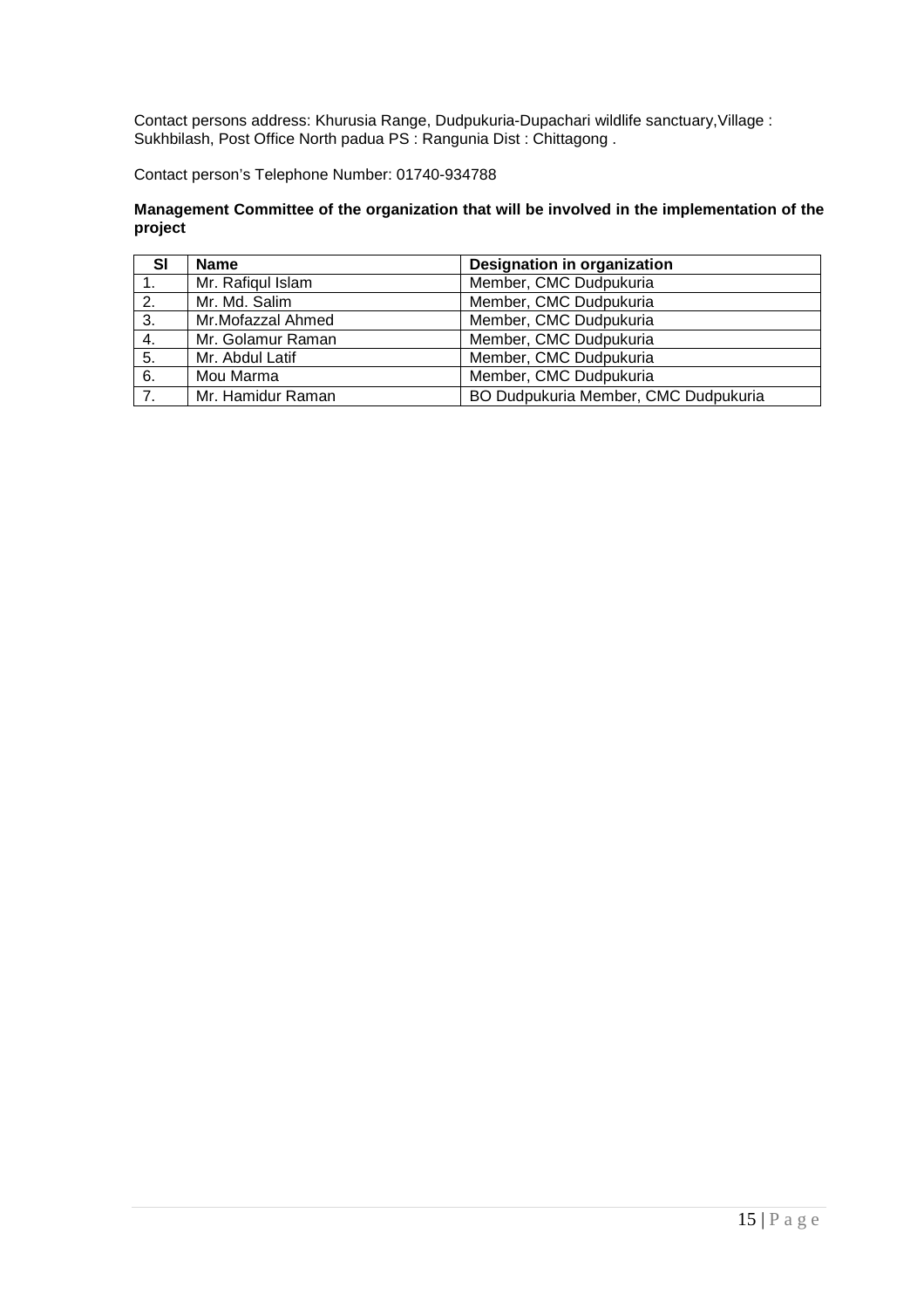| <b>SL</b>       | Name of CPG               | Father's/                           | <b>Village</b>           | Category        | Age             |
|-----------------|---------------------------|-------------------------------------|--------------------------|-----------------|-----------------|
|                 |                           | <b>Husband's Name</b>               |                          | Male/<br>Female |                 |
| $\mathbf 1$     | Md.Jahangir               | Kabir Ahmed                         | Borosankhola             | Male            | 27              |
| $\overline{c}$  | Badsha Mia                | Musa Mia                            | Borosankhola             | Male            | 23              |
| 3               | Sawkat Akber              | Late Seraj Mia                      | Borosankhola             | Male            | 25              |
| $\overline{4}$  | Md.Solaiman               | Md.Ibrahim                          | Borosankhola             | Male            | $\overline{23}$ |
| $\overline{5}$  | Abu Sayed                 | Md.Hossain                          | Borosankhola             | Male            | $\overline{25}$ |
| 6               | Tousa sing Marma          | Santue Marma                        | Borosankhola             | Male            | 20              |
| $\overline{7}$  | Rustam Ali                | Abdus Sabur                         | Borosankhola             | Male            | $\overline{20}$ |
| 8               | Md. Bacha Mia             | Shumsu mia                          | Borosankhola             | Male            | $\overline{25}$ |
| $\overline{9}$  | Md. Hannan                | Ali Ahmed                           | Borosankhola             | Male            | $\overline{25}$ |
| 10              | Pulu Marma                | Salong marma                        | Borosankhola             | Male            | $\overline{22}$ |
| 11              | Md. Moutaleb              | Late Rahamet Khan                   | Borosankhola             | Male            | $\overline{35}$ |
| 12              | Nurul Hoque               | Abul Kashim                         | Borosankhola             | Male            | 40              |
| 13              | Monir Ahmed               | Badsha Mia                          | Borosankhola             | Male            | 35              |
| 14              | Motiur Raman              | Moniruzzaman                        | Borosankhola             | Male            | 40              |
| 15              | Ahmed Nabi                | Late Amir Hossain                   | Borosankhola             | Male            | 42              |
| 16              | Abdur Rahim               | <b>Kamal Mia</b>                    | Borosankhola             | Male            | 35              |
| 17              | Md. Yasin                 | Golamur Raman                       | Borosankhola             | Male            | $\overline{20}$ |
| 18              | <b>Abdul Barak</b>        | Amir Khan                           | Borosankhola             | Male            | 40              |
| 19              | Aungsa tui Marma          | Kulu Marma                          | Borosankhola             | Male            | $\overline{25}$ |
| 20              | Kumundi Marma             | Mungtu marma                        | Borosankhola             | Male            | 25              |
| 21              | Bacha Mia                 | Ali Ahmed                           | Borosankhola             | Male            | 28              |
| 22              | Abu Tahir                 | Madan Khan                          | KamalaChari              | Male            | 32              |
| 23              | Nurul Hoque               | Late Bazal Ahmed                    | KamalaChari              | Male            | 40              |
| 24              | Utaiprue Marma            | Bainchi Marma                       | KamalaChari              | Male            | 22              |
| 25              | Abdul Alam                | <b>Abdus Satter</b>                 | KamalaChari              | Male            | 27              |
| 26              | Abu Salek                 | Manir Ahmed                         | KamalaChari              | Male            | 23              |
| 27              | Md. Jahangir              | Late Abdul Jalil                    | KamalaChari              | Male            | 19              |
| 28              | Nabir Hossain             | Golafur Raman                       | KamalaChari              | Male            | 20              |
| 29              | Kayamu Marma              | Nimu Marma                          | KamalaChari              | Male            | 18              |
| 30              | Md.Abdul Latif            | Late Mofazzal                       | Kalichari                | Male            | 43              |
|                 |                           | Hossain                             |                          |                 |                 |
| 31              | Nurul Alam                | <b>Abdul Monaf</b>                  | Kali Chari               | Male            | 25              |
| $\overline{32}$ | Jamal Hossain             | Nurul Amin                          | Kali Chari               | Male            | $\overline{30}$ |
| 33              | Alamgir                   | Abdul Munaf                         | Kali Chari               | Male            | $\overline{21}$ |
| 34              | Abu Alam                  | Late Gulam Nabi                     | Kali Chari               | Male            | $\overline{35}$ |
| 35              | Md. Manik                 | Abdus Sukkur                        | Kali Chari               | Male            | 18              |
| 36              | <b>Tofazzal Ahmed</b>     | Fazal Ahmed                         | Dudpukuria               | Male            | 25              |
| 37              | Amzad Ali                 | Amir hamza                          | Dudpukuria               | Male            | 40              |
| 38              | Nurul Alam                | Nurul Islam                         | Dudpukuria               | Male            | 30              |
| 39              | Abbus Uddin               | Sumsul Alam                         | Dudpukuria               | Male            | 27              |
| 40              | Md. Nasir                 | Late Munshi Mia<br>fazal AHmed      | Dudpukuria<br>Dudpukuria | Male<br>Male    | 32<br>24        |
| 41<br>42        | Abdur razzak              |                                     |                          |                 | 35              |
| 43              | Ayub Ali                  | late Siddique Ahmed<br>Shamsul Alam | Dudpukuria               | Male<br>Male    | 34              |
| 44              | <b>Abdul Gafur</b>        | Surut Alam                          | Dudpukuria               |                 | 26              |
| 45              | Badsha Mia<br>Ishaque Mia | <b>Abdul Latif</b>                  | Dudpukuria<br>Dudpukuria | Male<br>Male    | 35              |
| 46              | <b>Babul Khan</b>         | Anu Mia                             | Dudpukuria               | Male            | 24              |
| 47              | Md. Faruque               | <b>Abdul Latif</b>                  | Dudpukuria               | Male            | 27              |
| 48              | Abbus Uddin               | Ishaque Mia                         | Dudpukuria               | Male            | 23              |
| 49              | Ahmed Kabir               | Abdul Momam                         | Dudpukuria               | Male            | 42              |
| 50              | Abdul Zabber              | Abdul Motaleb                       | Dudpukuria               | Male            | 26              |
| 51              | Khursid Alam              | Zabber Mulluk                       | Dudpukuria               | Male            | 24              |
|                 |                           |                                     |                          |                 |                 |

**The following Beneficiaries will be engaged in the project: Village and Union wise List of Beneficiaries, as per following table:**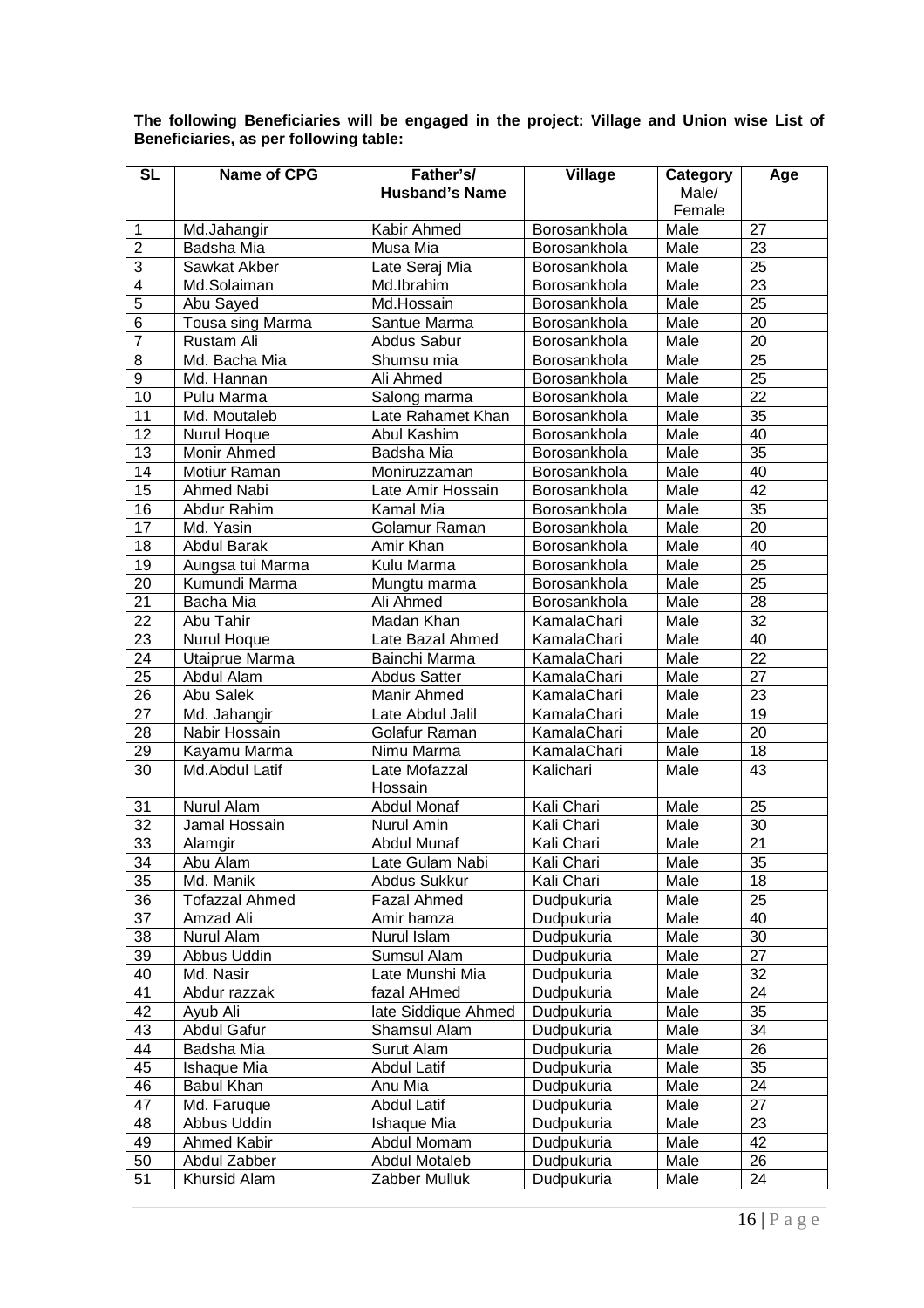| 52 | Md. Furkan    | Leyaket Ali          | Dudpukuria    | Male | 27 |
|----|---------------|----------------------|---------------|------|----|
| 53 | Abdul Jalil   | Surut Mia            | Dudpukuria    | Male | 36 |
| 54 | Md. Harun     | Asraf Zaman          | Dudpukuria    | Male | 32 |
| 55 | Amir Ali      | Late abul Kashem     | Dudpukuria    | Male | 35 |
| 56 | Abu zafor     | <b>Abdul Motaleb</b> | Dudpukuria    | Male | 45 |
| 57 | Rafiqul Islam | Ali Ahmmed           | Napit Pukuria | Male | 45 |
| 58 | Md. Salim     | Anumia               | Dudpukuria    | Male | 35 |
| 59 | Shahab Uddin  | Ashab Uddin          | Dudpukuria    | Male | 40 |
| 60 | Abu Bakker    | Kala Mia             | Dudpukuria    | Male | 40 |

## **RECORD KEEPING AND INTERNAL CONTROL**

Bank Account No. 124-111-0000248-8

Title of Bank A/C: Dud Pukuria Sahababosthapona Committee

Type of A/C (CD/STD/Savings/others): CD

Name of Bank, and Branch: First Security Islami Bank lTD

Address: Dovashi Bazar Branch, Chittagong

Name and Designation of person (s) authorized to sign the cheques:

| SI | <b>Name</b>          | Designation in organization |
|----|----------------------|-----------------------------|
|    | Golam Kabir Talukder | Chairman                    |
|    | Golam Mustafa Gazi   | Secretary                   |
|    | Abul Hossain         | Treasurer                   |

Plan for accounting, and other record keeping, documentation of the project activities. Also, describe your plan for internal control mechanism for finance, and assets. (Maximum ½ page)

The Dudpukuria CMC of DDWS will be responsible for overall fund management. There will be project implementation committee who will execute project activities. About ninety four percent fund of the project will be use for income generation supports and rest of the fund will be use as training and orientation. The CMC of Dudpukuria will play the vital role for disbursement and monitoring of the fund.

The Treasurer and Member Secretary will be overall in charge of the financial and accounting and reporting. In this regard existing procurement management guideline, financial guideline will be followed. The CMC of Dudpukuria will approve the Plan. How much money will be get by a beneficiary will be depend on IGA but there will be a ceiling so that maximum beneficiary can get chance to improve livelihood. People with the limited scope of alternative means of living will get an opportunity to lead their life in a better condition and support their family from food security.

- CMC have a manual book keeping and accounting procedure until such time CMC management decides to computerize the existing accounting system. The CMC office has maintained the following book of accounts and vouchers for day-to-day record keeping. , Cash Book, General Ledger, Stock Register (if required), Fixed Asset Register, Payment Voucher, Payment Voucher, Journal Voucher.
- No transaction is accepted as authorized unless is approved by the respective authority. The respective account officers will scrutinize the bills/vouchers of all the works of the projects. The scrutinized will be approved by Chairperson/President of Co management Committee. In the absence of Chairperson/President the person nominated by him will give the approval of the bills/vouchers.